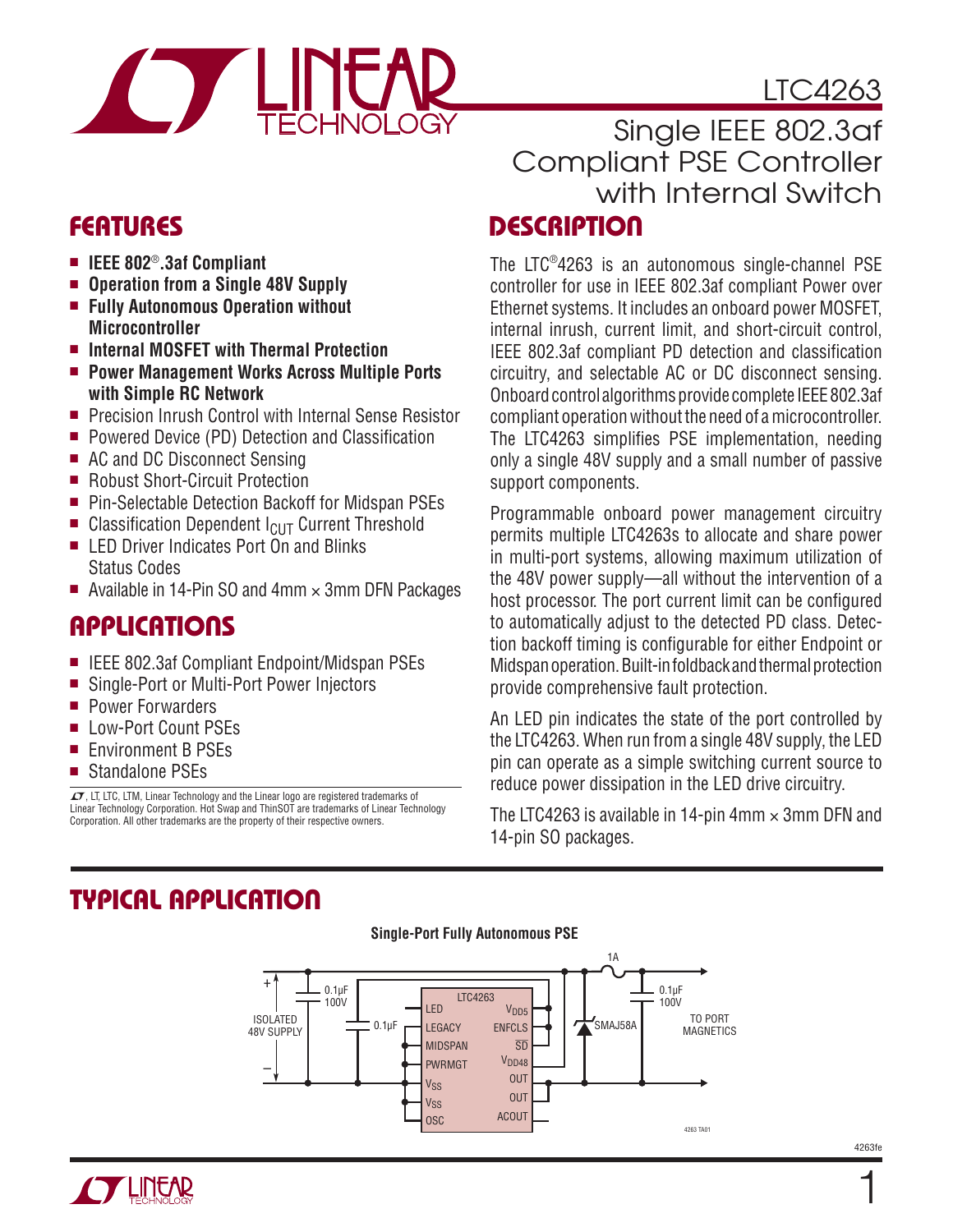### **ABSOLUTE MAXIMUM RATINGS**

#### Supply Voltages

| LEGACY, MIDSPAN, ENFCLS, PWRMGT |
|---------------------------------|
|                                 |
|                                 |
|                                 |
|                                 |

#### **(Notes 1, 2)**

# **PIN CONFIGURATION**



# **ORDER INFORMATION**

| <b>LEAD FREE FINISH</b> | <b>TAPE AND REEL</b> | <b>PART MARKING*</b> | <b>PACKAGE DESCRIPTION</b>             | <b>TEMPERATURE RANGE</b> |
|-------------------------|----------------------|----------------------|----------------------------------------|--------------------------|
| LTC4263CDE#PBF          | LTC4263CDE#TRPBF     | 4263                 | 14-Lead (4mm $\times$ 3mm) Plastic DFN | l 0°C to 70°C l          |
| LTC4263IDE#PBF          | LTC4263IDE#TRPBF     | 4263                 | 14-Lead (4mm $\times$ 3mm) Plastic DFN | 1–40°C to 85°C           |
| LTC4263CS#PBF           | ITC4263CS#TRPBF      | 4263CS               | 14-Lead Plastic SO                     | l 0°C to 70°C l          |
| LTC4263IS#PBF           | LTC4263IS#TRPBF      | 4263IS               | 14-Lead Plastic SO                     | 1–40°C to 85°C           |

Consult LTC Marketing for parts specified with wider operating temperature ranges. \*The temperature grade is identified by a label on the shipping container. For more information on lead free part marking, go to: http://www.linear.com/leadfree/

For more information on tape and reel specifications, go to: http://www.linear.com/tapeandreel/

### **ELECTRICAL CHARACTERISTICS**

The  $\bullet$  denotes the specifications which apply over the full operating temperature range, otherwise specifications are at  $T_A = 25^\circ C$ . V<sub>DD48</sub> – V<sub>SS</sub> = 48V and V<sub>DD5</sub> not driven externally. All voltages are relative to V<sub>SS</sub> unless otherwise noted. (Notes 2, 5)

| <b>SYMBOL</b>         | <b>PARAMETER</b>       | <b>CONDITIONS</b>                                        | <b>MIN</b> | <b>TYP</b> | <b>MAX</b> | <b>UNITS</b>                   |
|-----------------------|------------------------|----------------------------------------------------------|------------|------------|------------|--------------------------------|
| <b>Power Supplies</b> |                        |                                                          |            |            |            |                                |
| VSUPPLY               | 48V Supply Voltage     | $V_{DD48} - V_{SS}$<br>To Maintain IEEE Compliant Output | 33<br>46   | 48         | 66<br>57   | $\mathcal{U}$<br>$\mathcal{U}$ |
| VUVLO_OFF             | UVLO Turn-Off Voltage  | $V_{DD48} - V_{SS}$ Decreasing                           | 29         | 31         | 33         | $\mathcal{U}$                  |
| VUVLO HYS             | <b>UVLO Hysteresis</b> |                                                          | 0.1        |            |            | $\mathcal{U}$                  |
|                       |                        |                                                          |            |            |            | 4263fe                         |

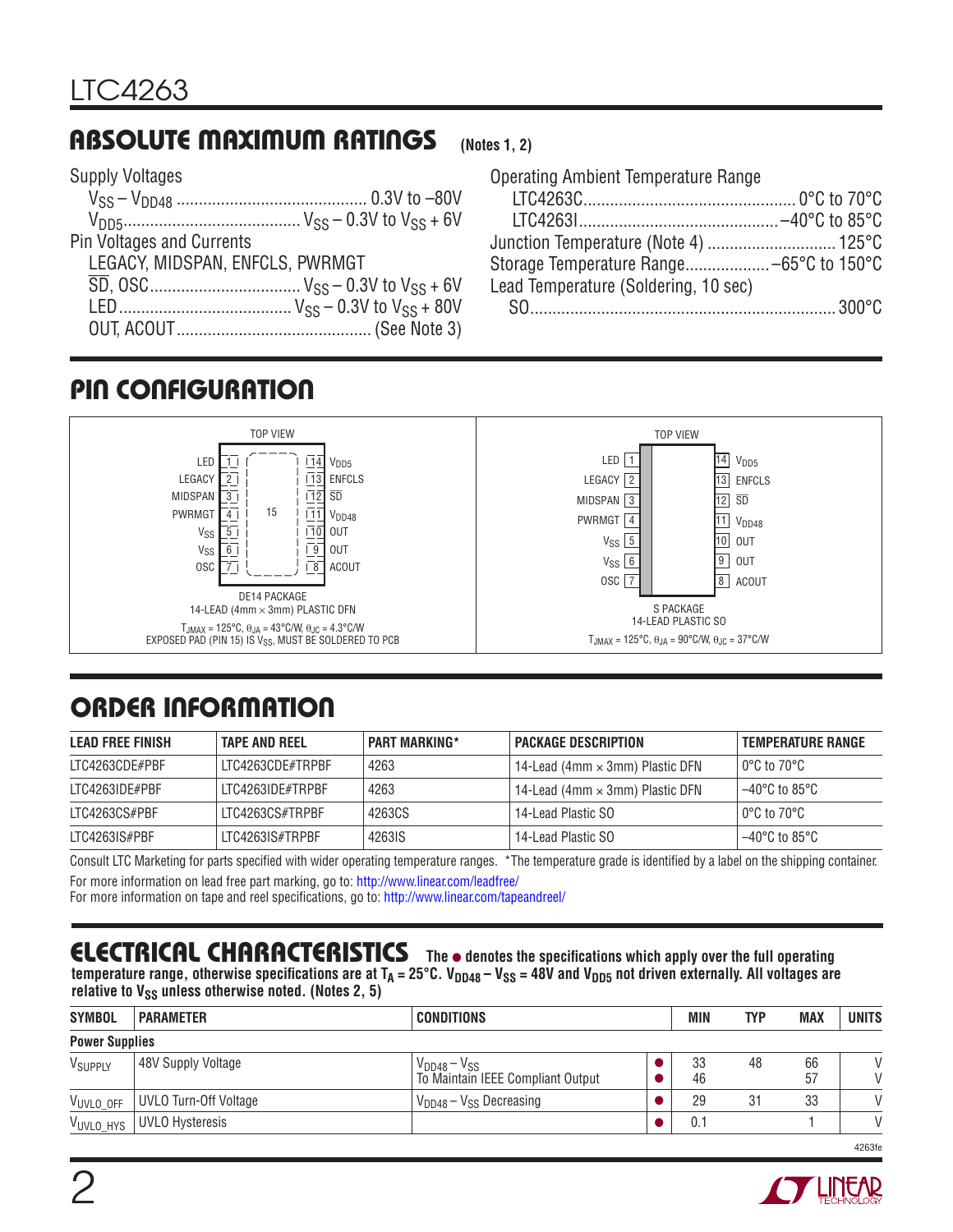### **ELECTRICAL CHARACTERISTICS** The  $\bullet$  denotes the specifications which apply over the full operating

temperature range, otherwise specifications are at T<sub>A</sub> = 25°C. V<sub>DD48</sub> – V<sub>SS</sub> = 48V and V<sub>DD5</sub> not driven externally. All voltages are relative to V<sub>SS</sub> unless otherwise noted. (Notes 2, 5)

| <b>SYMBOL</b>            | <b>PARAMETER</b>                                | <b>CONDITIONS</b>                                                                    |                | MIN                 | <b>TYP</b>         | <b>MAX</b>          | <b>UNITS</b>   |
|--------------------------|-------------------------------------------------|--------------------------------------------------------------------------------------|----------------|---------------------|--------------------|---------------------|----------------|
| VOVLO_OFF                | OVLO Turn-Off Voltage                           | $V_{DD48} - V_{SS}$ Increasing                                                       | $\bullet$      | 66                  | 70                 | 74                  | $\vee$         |
| VOVLO_HYS                | <b>OVLO Hysteresis</b>                          |                                                                                      | $\bullet$      | 0.2                 |                    | 2                   | $\vee$         |
| V <sub>DD5</sub>         | V <sub>DD5</sub> Supply Voltage                 | <b>Driven Externally</b>                                                             |                | 4.5                 | 5                  | 5.5                 | $\vee$         |
|                          | V <sub>DD5</sub> Internal Supply                | Driven Internally                                                                    |                | 4.3                 | 4.4                | 4.5                 | $\vee$         |
| $I_{DD48}$               | V <sub>DD48</sub> Supply Current                | $VDD5 - VSS = 5V$<br>Internal V <sub>DD5</sub>                                       | $\bullet$      |                     | 2                  | 2<br>4              | mA<br>mA       |
| $I_{DD5}$                | V <sub>DD5</sub> Supply Current                 | $VDD5 - VSS = 5V$                                                                    | $\bullet$      |                     | 1                  | $\overline{2}$      | mA             |
| <b>Power MOSFET</b>      |                                                 |                                                                                      |                |                     |                    |                     |                |
| $R_{ON}$                 | On-Resistance                                   | $I = 350mA$ , Measured From OUT to $V_{SS}$                                          | $\bullet$      |                     | 1.5                | 2.4<br>3.0          | Ω<br>Ω         |
| <b>IOUT_LEAK</b>         | <b>OUT Pin Leakage</b>                          | $V_{OUT} - V_{SS} = V_{DD48} - V_{SS} = 57V$                                         | $\bullet$      |                     | $\mathbf{1}$       | 10                  | μA             |
| R <sub>PU</sub>          | OUT Pin Pull-Up Resistance to V <sub>DD48</sub> | $0V \leq (V_{DD48} - V_{OUT}) \leq 5V$                                               | $\bullet$      | 360                 | 500                | 640                 | $k\Omega$      |
| <b>Current Control</b>   |                                                 |                                                                                      |                |                     |                    |                     |                |
| I <sub>CUT</sub>         | <b>Overload Current Threshold</b>               | Class 0, Class 3, Class 4 (Note 6)<br>Class 2<br>Class 1                             | O              | 355<br>165<br>95    | 375<br>175<br>100  | 395<br>185<br>105   | mA<br>mA<br>mA |
| <sup>I</sup> LIM         | Short-Circuit Current Limit                     | $V_{OUT} - V_{SS} = 5V$<br>$V_{DD48} - V_{OUT} = 30V$                                |                | 405<br>405          | 425<br>425         | 445<br>445          | mA<br>mA       |
| <b>IFB</b>               | <b>Foldback Current Limit</b>                   | $V_{DD48} - V_{OUT} = 0V$ (Note 7)<br>$V_{DD48} - V_{OUT} = 10V$                     | 0              | 30<br>110           | 60<br>140          | 120<br>180          | mA<br>mA       |
| <b>IMIN</b>              | <b>DC Disconnect Current Threshold</b>          |                                                                                      | $\bullet$      | 5.2                 | 7.5                | 9.8                 | mA             |
| <b>FAULT</b>             | High Speed Fault Current Limit                  | (Note 8)                                                                             |                | 500                 | 650                | 800                 | mA             |
| <b>Detection</b>         |                                                 |                                                                                      |                |                     |                    |                     |                |
| <b>I</b> DET             | <b>Detection Current</b>                        | First Point, $V_{DD48} - V_{OUT} = 10V$<br>Second Point, $V_{DD48} - V_{OUT} = 3.5V$ | ●<br>$\bullet$ | 235<br>160          | 255<br>180         | 275<br>200          | μA<br>μA       |
| <b>V</b> <sub>DET</sub>  | <b>Detection Voltage Compliance</b>             | $V_{DD48} - V_{OUT}$ , Open Port<br>$V_{DD48} - V_{SS} = 57V$                        | ●              |                     |                    | 21                  | V              |
| R <sub>DETMIN</sub>      | Minimum Valid Signature Resistance              |                                                                                      | $\bullet$      | 15.5                | 17                 | 18.5                | $k\Omega$      |
| R <sub>DETMAX</sub>      | Maximum Valid Signature Resistance              |                                                                                      | O              | 27.5                | 29.7               | 32                  | kΩ             |
| ROPEN                    | Open Circuit Threshold                          |                                                                                      | ●              | 500                 |                    | 2000                | $k\Omega$      |
| <b>Classification</b>    |                                                 |                                                                                      |                |                     |                    |                     |                |
| <b>V<sub>CLASS</sub></b> | <b>Classification Voltage</b>                   | $V_{DD48} - V_{OUT}$ , 0mA $\leq$ I <sub>CLASS</sub> $\leq$ 50mA                     |                | 16.5                |                    | 20.5                | V              |
| I <sub>CLASS</sub>       | <b>Classification Current Compliance</b>        | $V_{OUT} = V_{DD48}$                                                                 | $\bullet$      | 55                  | 60                 | 75                  | mA             |
| <b>ITCLASS</b>           | <b>Classification Threshold Current</b>         | Class $0 - 1$<br>Class $1 - 2$<br>Class $2 - 3$ (Note 9)                             | $\bullet$      | 5.5<br>13.5<br>21.5 | 6.5<br>14.5<br>23  | 7.5<br>15.5<br>24.5 | mA<br>mA<br>mA |
| <b>Power Management</b>  |                                                 |                                                                                      |                |                     |                    |                     |                |
| V <sub>PWRMGT</sub>      | Power Management Pin Threshold                  |                                                                                      | ●              | 0.98                | 1                  | 1.02                | $\vee$         |
| <b>I</b> PWRMGT          | Power Management Pin Output Current             | Class 0, Class 3, Class 4                                                            | 0              | $-75.6$             | $-72.3$            | $-69$               | μA             |
|                          |                                                 | Class 1<br>Class 2                                                                   | $\bullet$      | $-19.6$<br>$-34.3$  | $-18.8$<br>$-32.8$ | $-17.9$<br>$-31.3$  | μA<br>μA       |
| <b>AC Disconnect</b>     |                                                 |                                                                                      |                |                     |                    |                     |                |
| $R_{\text{OSC}}$         | OSC Pin Input Impedance                         | $2V \le (V_{\text{OSC}} - V_{\text{SS}}) \le 3V$                                     | $\bullet$      | 175                 | 250                | 325                 | $k\Omega$      |
| losc                     | OSC Pin Output Current                          | $V_{\text{OSC}} - V_{\text{SS}} = 2V$                                                | $\bullet$      | $-140$              |                    | 140                 | μA             |
| $f_{\rm OSC}$            | <b>OSC Pin Frequency</b>                        | $V_{\text{OSC}} - V_{\text{SS}} = 2V$                                                | 0              | 103                 | 110                | 115                 | Hz             |

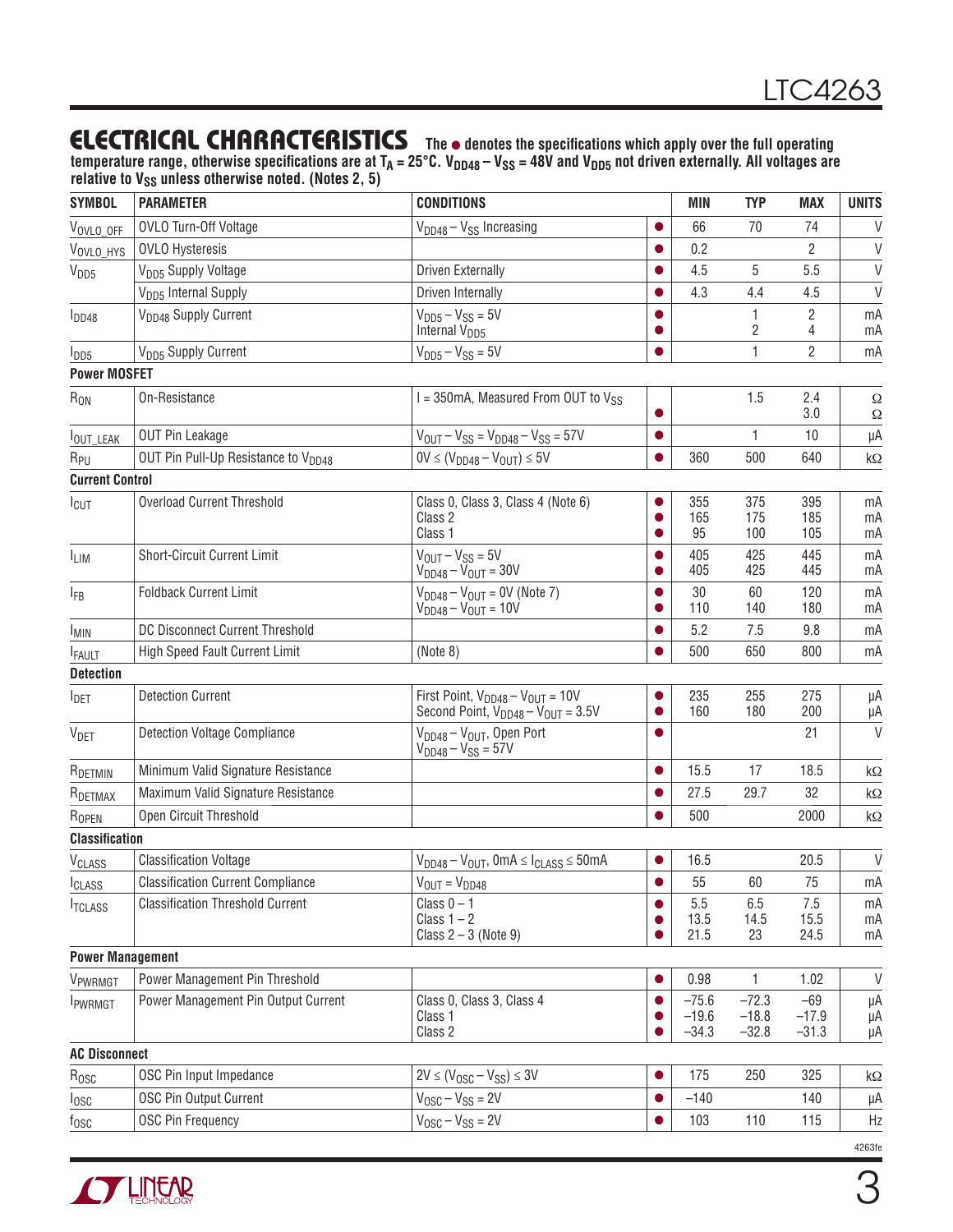### **ELECTRICAL CHARACTERISTICS** The  $\bullet$  denotes the specifications which apply over the full operating

temperature range, otherwise specifications are at  $T_A = 25^{\circ}$ C. V<sub>DD48</sub> – V<sub>SS</sub> = 48V and V<sub>DD5</sub> not driven externally. All voltages are relative to V<sub>SS</sub> unless otherwise noted. (Notes 2, 5)

| <b>SYMBOL</b>            | <b>PARAMETER</b>                                                                       | <b>CONDITIONS</b>                                                                            |           | MIN        | <b>TYP</b> | <b>MAX</b> | <b>UNITS</b> |
|--------------------------|----------------------------------------------------------------------------------------|----------------------------------------------------------------------------------------------|-----------|------------|------------|------------|--------------|
| A <sub>VACD</sub>        | Voltage Gain OSC to ACOUT                                                              | $2V \leq (V_{\text{OSC}} - V_{\text{SS}}) \leq 3V$                                           | $\bullet$ | 0.95       | 1.0        | 1.05       | V/V          |
| <b>LACDMAX</b>           | <b>AC Disconnect Output Current</b>                                                    | $V_{\text{OSC}} - V_{\text{SS}} = 2V$ , $0V \leq (V_{\text{ACOUT}} - V_{\text{SS}}) \leq 4V$ |           | $-1$       |            |            | mA           |
| <b>LACDMIN</b>           | Remain Connected AC Pin Current                                                        | $V_{\text{OSC}} - V_{\text{SS}} = 2V$                                                        | $\bullet$ | 130        | 160        | 190        | μA           |
| VACDEN                   | <b>AC Disconnect Enable Signal</b>                                                     | $V_{\text{OSC}} - V_{\text{SS}}$ , Port On                                                   | $\bullet$ | 1.5        |            |            | $\vee$       |
|                          | Digital Interface (Note 10)                                                            |                                                                                              |           |            |            |            |              |
| VOLED                    | <b>LED Output Low Voltage</b>                                                          | $IIFD = 10mA$                                                                                | $\bullet$ |            | 1.1        | 2.2        | $\vee$       |
| VILD                     | Digital Input Low Voltage                                                              | MIDSPAN, PWRMGT, ENFCLS, SD LEGACY                                                           |           |            |            | 0.8<br>0.4 | $\vee$<br>V  |
| <b>V<sub>IHD</sub></b>   | Digital Input High Voltage                                                             | MIDSPAN, PWRMGT, ENFCLS, SD LEGACY                                                           |           | 2.2<br>2.2 |            |            | $\vee$       |
| $V_{OZ}$                 | Voltage of Legacy Pin if Left Floating                                                 |                                                                                              | $\bullet$ | 1.1        | 1.25       | 1.4        | $\vee$       |
| <b>l</b> <sub>OLEG</sub> | Current In/Out of Legacy Pin                                                           | $OV \leq (V_{LEGACY} - V_{SS}) \leq 5V$                                                      | $\bullet$ | $-60$      |            | 60         | μA           |
| <b>IFLT</b>              | Maximum Allowed Leakage of External Components<br>at Legacy Pin in Force Power-On Mode |                                                                                              |           | $-10$      |            | 10         | μA           |
|                          | <b>Timing Characteristics</b>                                                          |                                                                                              |           |            |            |            |              |
| t <sub>DET</sub>         | <b>Detection Time</b>                                                                  | Beginning to End of Detection                                                                | $\bullet$ | 270        | 290        | 310        | ms           |
| t <sub>DETDLY</sub>      | <b>Detection Delay</b>                                                                 | PD Insertion to Detection Complete                                                           |           | 300        |            | 620        | ms           |
| t <sub>PDC</sub>         | <b>Classification Duration</b>                                                         |                                                                                              | $\bullet$ | 34         | 37         | 39         | ms           |
| t <sub>PON</sub>         | Power Turn-On Delay                                                                    | End of Valid Detect to Application of Power                                                  | $\bullet$ | 135        | 145        | 155        | ms           |
| <sup>t</sup> RISE        | Turn-On Rise Time                                                                      | $V_{DD48} - V_{OUT}$ : 10% to 90%<br>$C_{\text{PSE}} = 0.1 \mu F$                            | $\bullet$ | 40         | 170        |            | $\mu$ s      |
| t <sub>ovld</sub>        | Overload/Short-Circuit Time Limit                                                      |                                                                                              | $\bullet$ | 52         | 62         | 72         | ms           |
| t <sub>ED</sub>          | <b>Error Delay</b>                                                                     | ICUT Fault to Next Detect                                                                    | ●         | 3.8        | 4.0        | 4.2        | S            |
| t <sub>MPDO</sub>        | Maintain Power Signature (MPS) Disconnect Delay                                        | PD Removal to Power Removal                                                                  | ●         | 320        | 350        | 380        | ms           |
| t <sub>MPS</sub>         | <b>MPS Minimum Pulse Width</b>                                                         | PD Minimum Current Pulse Width<br>Required to Stay Connected (Note 11)                       | O         |            |            | 20         | ms           |
| t <sub>DBO</sub>         | Midspan Mode Detection Backoff                                                         | $R_{PORT} = 15.5 k\Omega$                                                                    | $\bullet$ | 3.0        | 3.2        | 3.4        | S            |
| t <sub>DISDLY</sub>      | Power Removal Detection Delay                                                          |                                                                                              |           | 0.8        | 0.95       | 1.1        | S            |

**Note 1:** Stresses beyond those listed under Absolute Maximum Ratings may cause permanent damage to the device. Exposure to any Absolute Maximum Rating condition for extended periods may affect device reliability and lifetime.

**Note 2:** All currents into device pins are positive; all currents out of device pins are negative. All voltages are referenced to  $V_{SS}$  unless otherwise specified.

**Note 3**: 80mA of current may be pulled from the OUT or ACOUT pin without damage whether the LTC4263 is powered or not. These pins will also withstand a positive voltage of  $V_{SS}$  + 80V.

**Note 4:** This IC includes overtemperature protection that is intended to protect the device during momentary overload conditions. Junction temperature will exceed 125°C when overtemperature protection is active. Continuous operation above the specified maximum operating junction temperature may impair device reliability.

**Note 5**: The LTC4263 operates with a negative supply voltage. To avoid confusion, voltages in this data sheet are referred to in terms of absolute magnitude.

**Note 6:** If the ENFCLS pin is high, I<sub>CUT</sub> depends on the result of classification. If ENFCLS pin is low,  $I_{\text{CUT}}$  reverts to its Class 0 specification. **Note 7:** In order to reduce power dissipated in the switch while charging the PD, the LTC4263 reduces the current limit when  $V_{OUT} - V_{SS}$  is large. Refer to the Typical Performance Characteristics for more information.

**Note 8:** The LTC4263 includes a high speed current limit circuit intended to protect against faults. The fault protection is activated for port current in excess of  $I_{FAULT}$ . After the high speed current limit activates, the shortcircuit current limit ( $I_{LIM}$ ) engages and restricts current to IEEE 802.3af levels.

**Note 9:** Class 4 or higher classification current is treated as Class 3.

**Note 10:** The LTC4263 digital interface operates with respect to V<sub>SS</sub>. All logic levels are measured with respect to  $V_{SS}$ .

**Note 11:** The IEEE 802.3af specification allows a PD to present its Maintain Power Signature (MPS) on an intermittent basis without being disconnected. In order to stay powered, the PD must present the MPS for  $t<sub>MPS</sub>$  within any  $t<sub>MPDO</sub>$  time window.

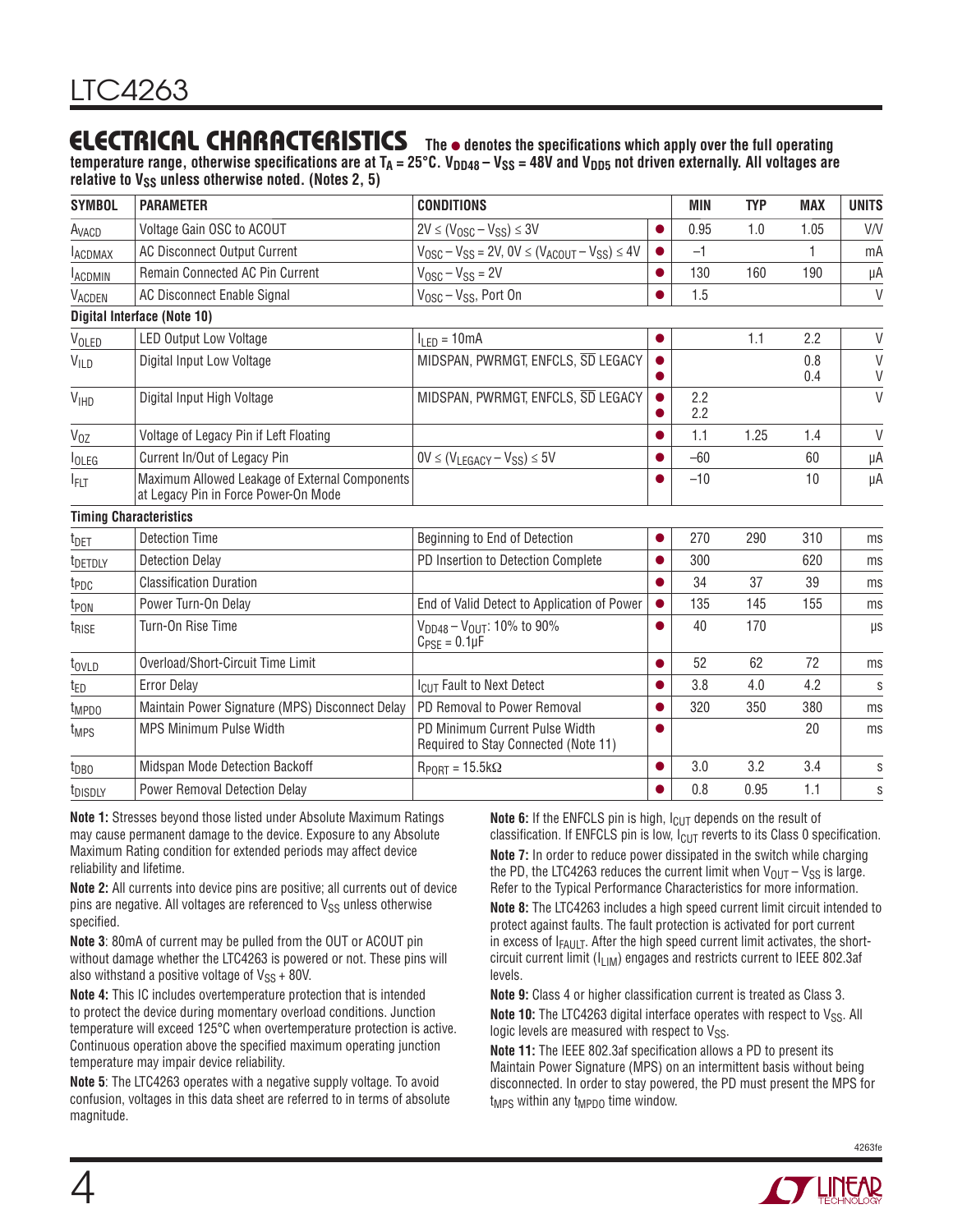### **TYPICAL PERFORMANCE CHARACTERISTICS**





**Response to PD Removal with** 





**Overload Restart Delay Midspan Backoff with Invalid PD Overcurrent Response Time**









#### **Rapid Response to Momentary 50**Ω **Short**



#### V<sub>DD48</sub> V<sub>SS</sub> V<sub>OUT</sub><br>20V/DIV IPORT = CURRENT IN 1Ω RESISTOR APPLIED TO OUTPUT OF CIRCUIT

1Ω SHORT APPLIED

IPORT 20A/ 20A DIV 0A

1μs/DIV

ON FRONT PAGE

4263 G14

**Rapid Response to 1Ω Short** 

**TLITEAR**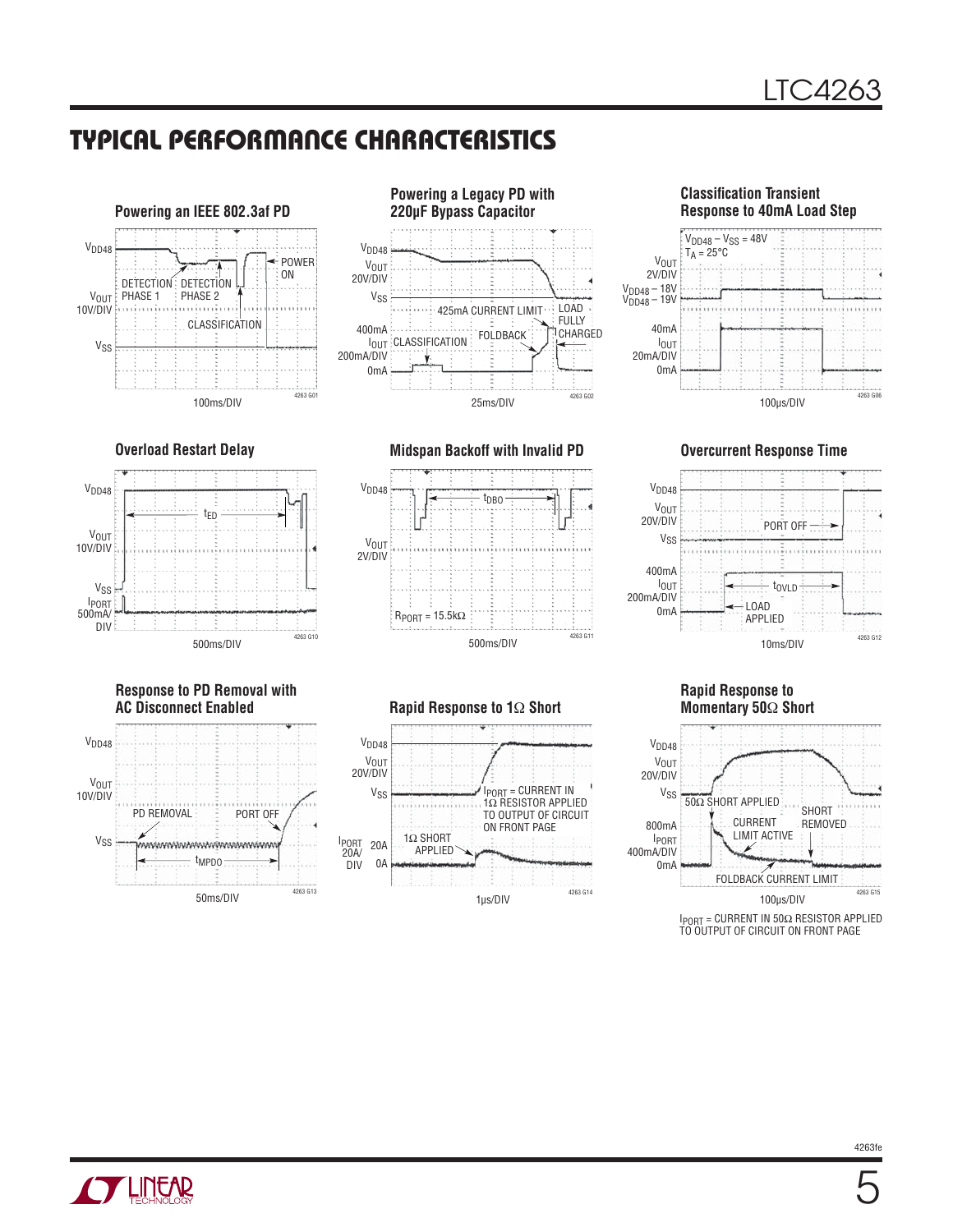# **TYPICAL PERFORMANCE CHARACTERISTICS**



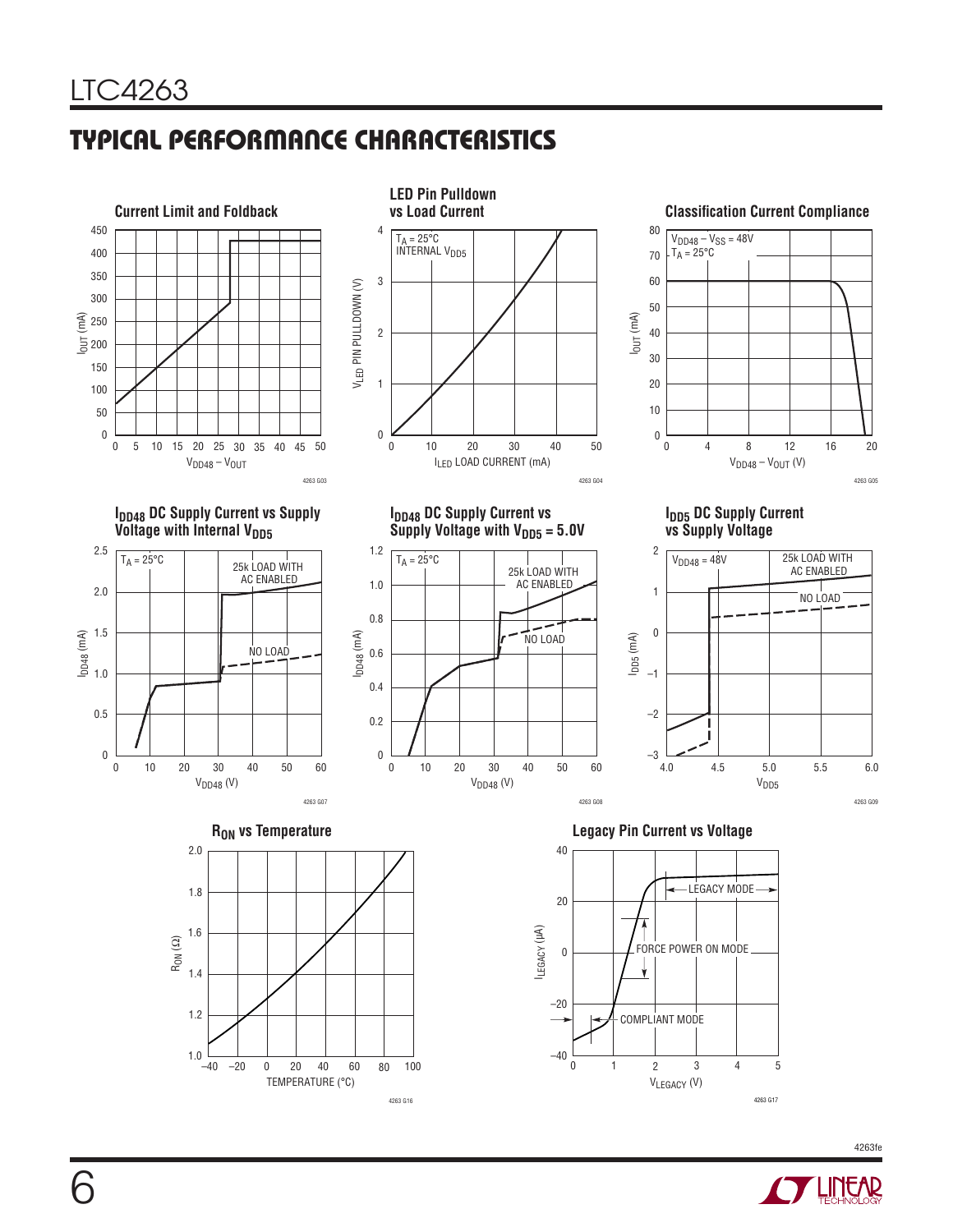### **TEST TIMING**

#### **Detect, Class and Turn-On Timing Current Limit Timing Current Limit Timing**



#### **DC Disconnect Timing CONSERVING AC Disconnect Timing AC Disconnect Timing**









7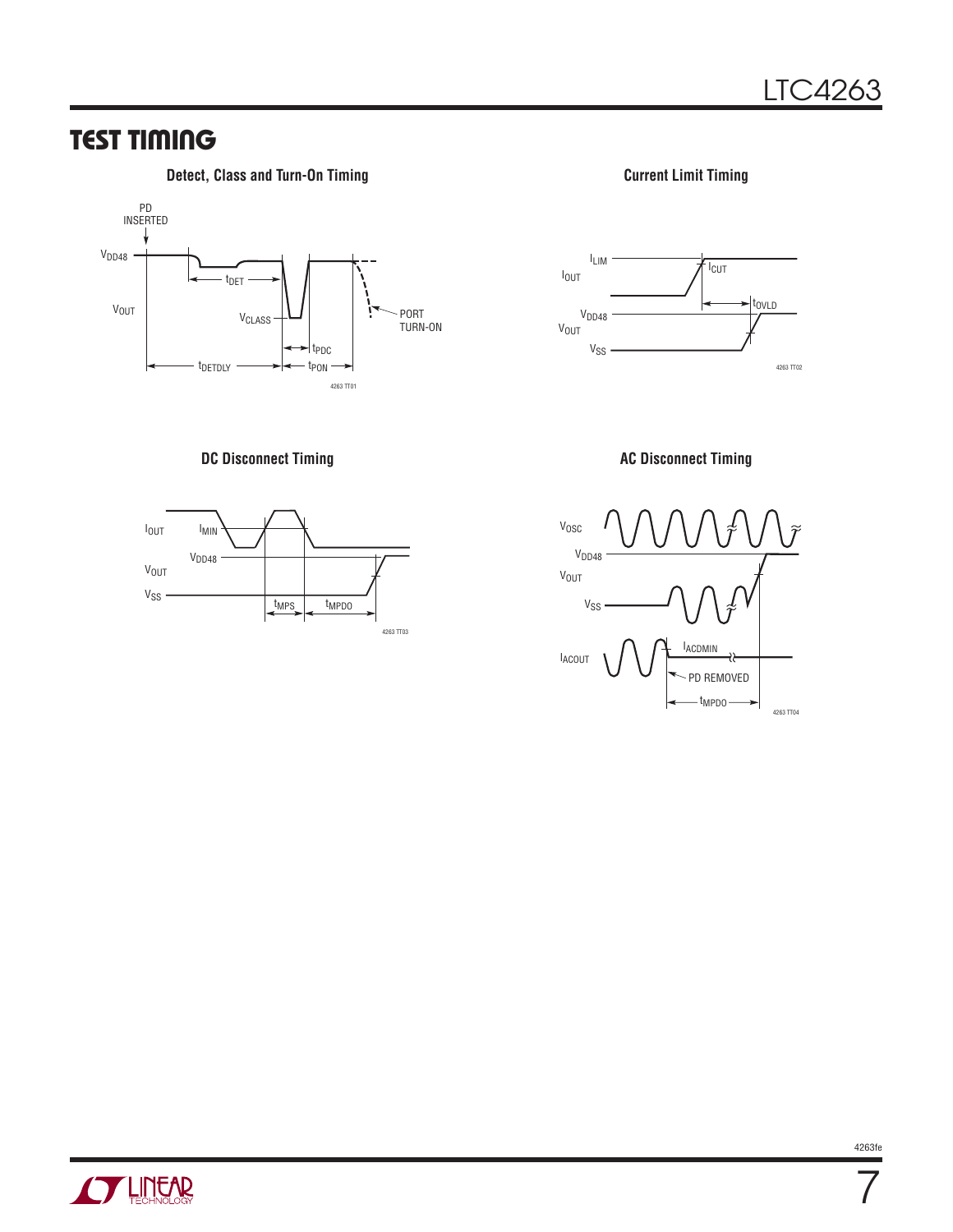### **PIN FUNCTIONS (DFN/SO)**

**LED (Pin 1):** Port State LED Drive. This pin is an open drain output that pulls down when the port is powered. Under port fault conditions, the LED will flash in patterns to indicate the nature of the port fault. See the Applications Information section for a description of these patterns. When the LTC4263 is operated from a single 48V supply, this pin is pulsed low with a 6% duty cycle during the periods when the LED should be on. This allows use of a simple inductor, diode, and resistor circuit to avoid excess heating due to the large voltage drop from  $V_{DD48}$ . See the Applications Information section for details on this circuit.

**LEGACY (Pin 2):** Legacy Detect. This pin controls whether legacy detect is enabled. If held at  $V_{\text{DD5}}$ , legacy detect is enabled and testing for a large capacitor is performed to detect the presence of a legacy PD on the port. See the Applications Information section for descriptions of legacy PDs that can be detected. If held at  $V_{SS}$ , only IEEE 802.3af compliant PDs are detected. If left floating, the LTC4263 enters force-power-on mode and any PD that generates between 1V and 10V when biased with 270μA of detection current will be powered as a legacy device. This mode is useful if the system uses a differential detection scheme to detect legacy devices. Warning: Legacy modes are not IEEE 802.3af compliant.

**MIDSPAN (Pin 3):** Midspan Enable. If this pin is connected to  $V_{\text{DD5}}$ , Midspan backoff is enabled and a 3.2 second delay occurs after every failed detect cycle unless the result is open circuit. If held at  $V_{SS}$ , no delay occurs after failed detect cycles.

**PWRMGT (Pin 4):** Power Management. The LTC4263 sources current at the PWRMGT pin proportional to the class of the PD that it is powering. The voltage of this pin is checked before powering the port. The port will not turn on if this pin is more than  $1V$  above  $V_{SS}$ . Connect the PWRMGT pins of multiple LTC4263s together with a resistor and capacitor to  $V_{SS}$  to implement power management. If power management is not used, tie this pin to  $V_{SS}$ .

V<sub>SS</sub> (Pins 5, 6): Negative 48V Supply. Pins 5 and 6 should be tied together on the PCB.

**OSC (Pin 7)** Oscillator for AC Disconnect. If AC disconnect is used, connect a 0.1μF X7R capacitor from OSC to  $V_{SS}$ . Tie OSC to  $V_{SS}$  to disable AC disconnect and enable DC disconnect.

**ACOUT (Pin 8):** AC Disconnect Sense. Senses the port to determine whether a PD is still connected when in AC disconnect mode. If port capacitance drops below about 0.15μF for longer than  $T_{MPDO}$  the port is turned off. If AC disconnect is used, connect this pin to the port with a series combination of a 1k resistor and a 0.47μF 100V X7R capacitor. See the Applications Information section for more information.

**OUT (Pins 9, 10):** Port Output. If DC disconnect is used, these pins are connected to the port. If AC disconnect is used, these pins are connected to the port through a parallel combination of a 1A diode and a 500k resistor. Pins 9 and 10 should be tied together on the PCB. See the Applications Information section for more information.

**V<sub>DD48</sub> (Pin 11):** 48V Return. Must be bypassed with a 0.1 $\mu$ F capacitor to V<sub>SS</sub>.

**SD (Pin 12):** Shutdown. If held low, the LTC4263 is prevented from performing detection or powering the port. Pulling  $\overline{SD}$  low will turn off the port if it is powered. When released, a 4-second delay will occur before detection is attempted.

**ENFCLS (Pin 13):** Enforce Class Current Limits. If held at  $V_{\text{DD5}}$ , the LTC4263 will reduce the  $I_{\text{ClIT}}$  threshold for class 1 or class 2 PDs. If ENFCLS is held at  $V_{SS}$ ,  $I_{CUT}$ remains at 375mA (typ) for all classes.

V<sub>DD5</sub> (Pin 14): Logic Power Supply. Apply 5V referenced to  $V_{SS}$ , if such a supply is available, or place a 0.1 $\mu$ F bypass capacitor to  $V_{SS}$  to enable the internal regulator. When the internal regulator is used, this pin should only be connected to the bypass capacitor and to any logic pins of the LTC4263 that are being held at  $V_{DD5}$ .

**Exposed Pad (Pin 15, DE Package Only):** V<sub>SS</sub>. Must be connected to  $V_{SS}$  on the PCB. The Exposed Pad acts as a heatsink for the internal MOSFET.

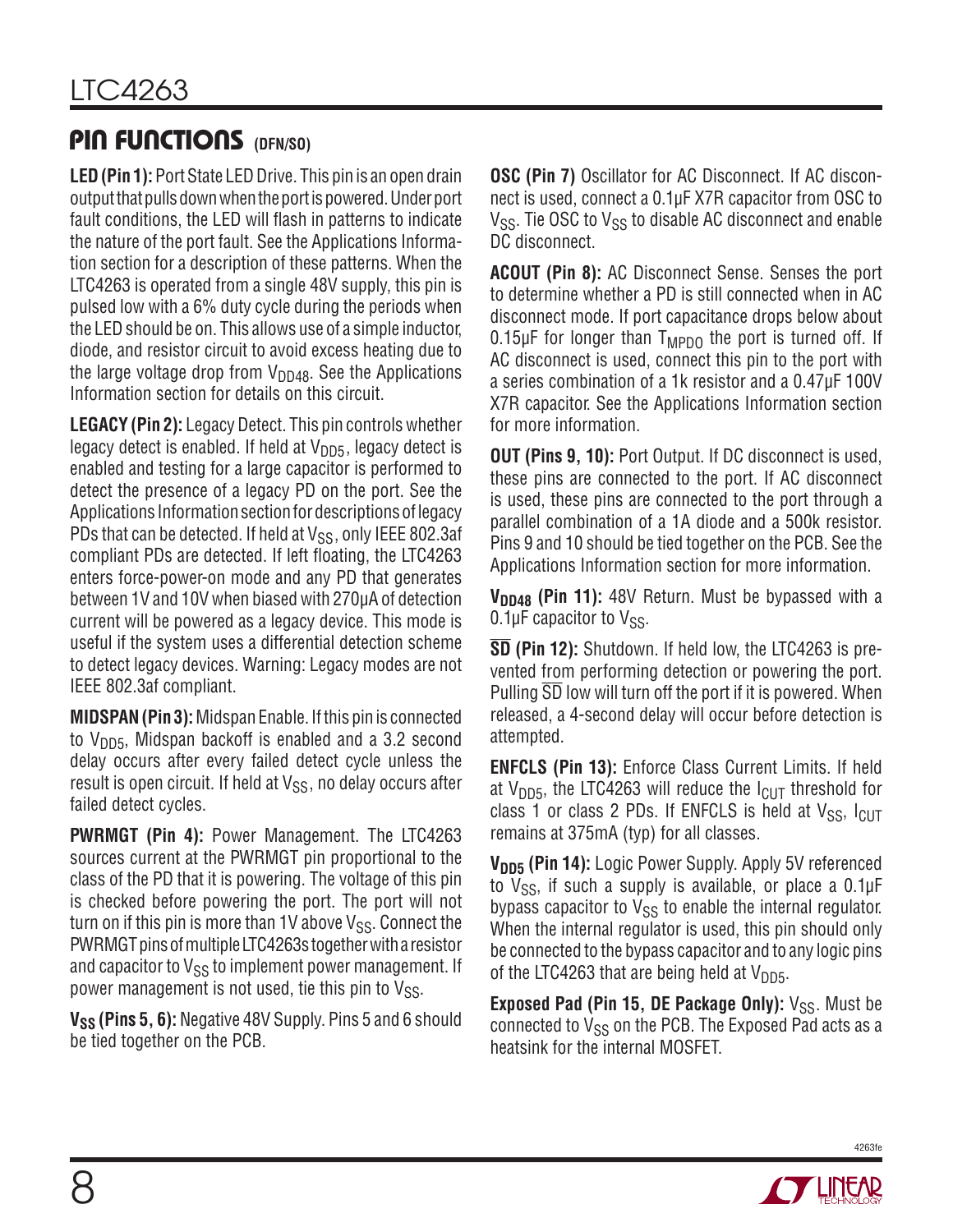### **BLOCK DIAGRAM**



BOLD LINES INDICATE HIGH CURRENT



9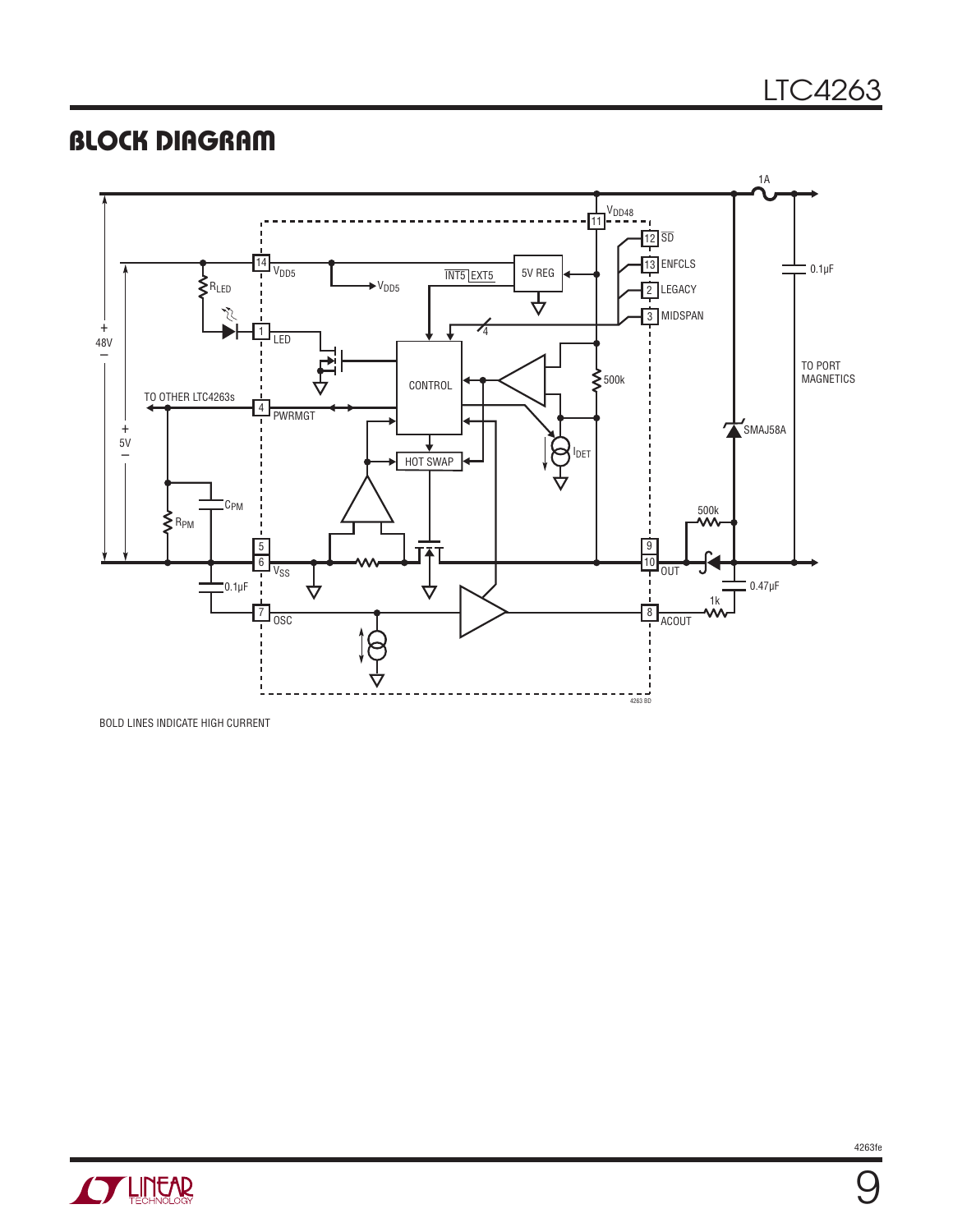### **POE OVERVIEW**

Over the years, twisted-pair Ethernet has become the most commonly used method for local area networking. The IEEE 802.3 group, the originator of the Ethernet standard, has defined an extension to the standard, IEEE 802.3af, which allows DC power to be delivered simultaneously over the same cable used for data communication. This has enabled a whole new class of Ethernet devices, including IP telephones, wireless access points, and PDA charging stations which do not require additional AC wiring or external power transformers, a.k.a. "wall warts." With about 13W of power available, small data devices can be powered by their Ethernet connections, free from AC wall outlets. Sophisticated detection and power monitoring techniques prevent damage to legacy data-only devices while still supplying power to newer, Ethernetpowered devices over the twisted-pair cable.

The device that supplies power is called the Power Sourcing Equipment (PSE). A device that draws power from the wire is called a Powered Device (PD). A PSE is typically an Ethernet switch, router, hub, or other network switching equipment that is commonly found in the wiring closets where cables converge. PDs can take many forms. Digital IP telephones, wireless network access points, PDA or notebook computer docking stations, cell phone chargers, and HVAC thermostats are examples of devices that can draw power from the network.

A PSE is required to provide a nominal 48V DC between either the signal pairs or the spare pairs (but not both) as shown in Figure 1. The power is applied as a voltage between two of the pairs, typically by powering the center taps of the isolation transformers used to couple the differential data signals to the wire. Since Ethernet data is transformer coupled at both ends and is sent differentially, a voltage difference between the transmit pairs and the receive pairs does not affect the data. A 10Base-T/ 100Base-TX Ethernet connection only uses two of the four pairs in the cable. The unused or spare pairs can optionally be powered directly, as shown in Figure 1, without affecting the data. 1000Base-T uses all four pairs and power must be connected to the transformer center taps if compatibility with 1000Base-T is required.

The LTC4263 provides a complete PSE solution for detection and powering of PD devices in an IEEE 802.3af compliant system. The LTC4263 controls a single PSE port that will detect, classify, and provide isolated 48V power to a PD device connected to the port. The LTC4263 senses removal of a PD with IEEE 802.3af compliant AC or DC methods and turns off 48V power when the PD is disconnected. An internal control circuit takes care of system configuration and timing.





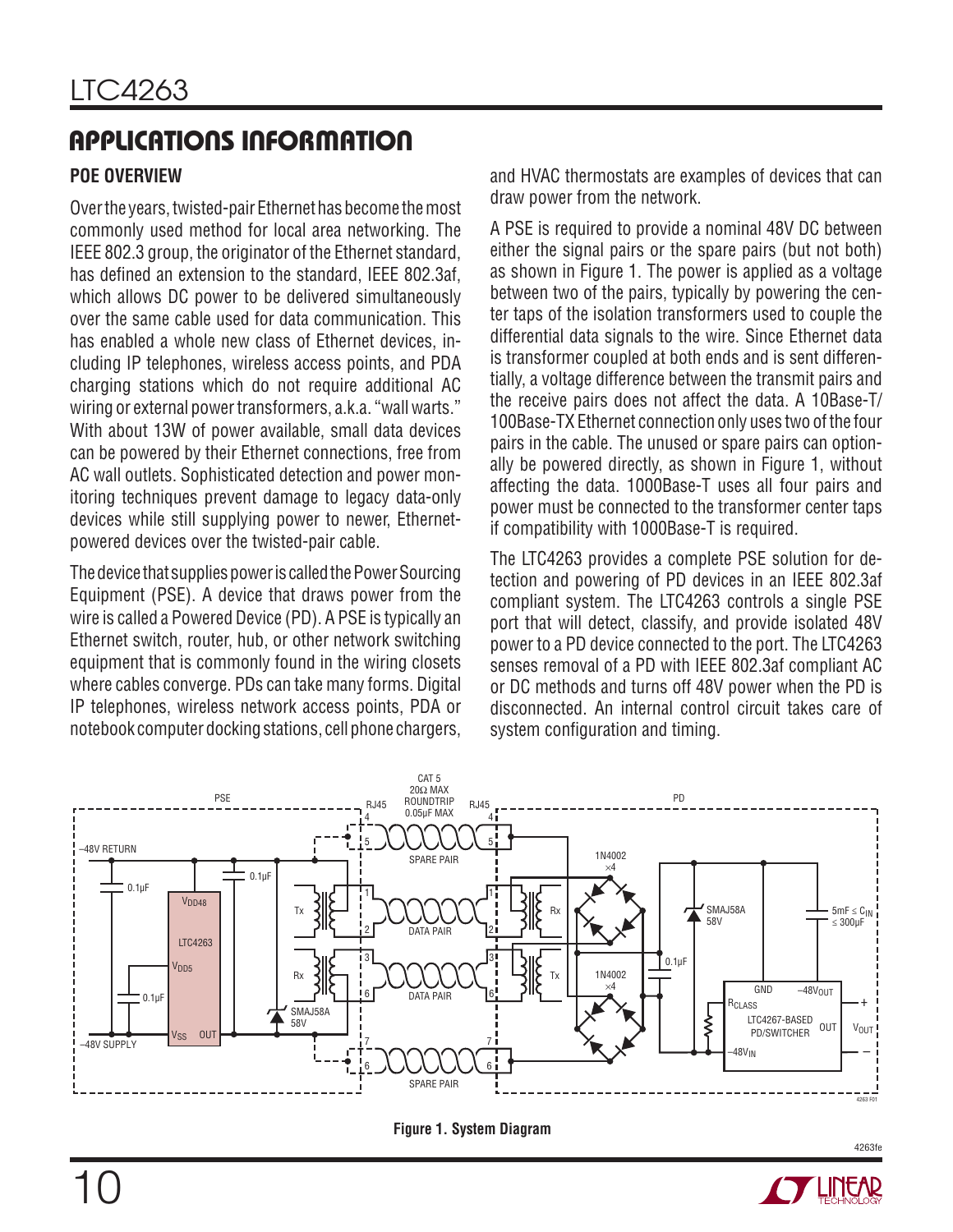### **LTC4263 OPERATION**

#### **Signature Detection**

The IEEE 802.3af specification defines a specific pair-topair signature resistance used to identify a device that can accept power via its Ethernet connection. When the port voltage is below 10V, an IEEE 802.3af compliant PD will have an input resistance of approximately 25kΩ. Figure 2 illustrates the relationship between the PD signature resistance and the required resistance ranges the PSE must accept and reject. According to the IEEE 802.3af specification, the PSE must accept PDs with signatures between 19kΩ and 26.5kΩ and may or may not accept resistances in the two ranges of 15kΩ to 19kΩ and 26.5kΩ to 33kΩ. The black box in Figure 2 represents the typical 150Ω pair-to-pair termination used in Ethernet devices like a computer's network interface card (NIC) that cannot accept power.



**Figure 2. IEEE 802.3af Signature Resistance Ranges**

The LTC4263 checks for the signature resistance by forcing two test currents on the port in sequence and measuring the resulting voltages. It then subtracts the two V-I points to determine the resistive slope while removing voltage offset caused by any series diodes or current offset caused by leakage at the port (see Figure 3). The LTC4263 will typically accept any PD resistance between 17kΩ and 29.7kΩ as a valid PD. Values outside this range (excluding open and short-circuits) are reported to the user by a code flashed via the LED pin.

The LTC4263 uses a force-current detection method in order to reduce noise sensitivity and provide a more robust detection algorithm. The first test point is taken by forcing a test current into the port, waiting a short time to allow



**Figure 3. PD 2-Point Detection**

the line to settle and measuring the resulting voltage. This result is stored and the second current is applied to the port, allowed to settle and the voltage measured.

The LTC4263 will not power the port if the PD has more than 5μF in parallel with its signature resistor unless legacy mode is enabled.

The LTC4263 autonomously tests for a valid PD connected to the port. It repeatedly queries the port every 580ms, or every 3.2s if midspan backoff mode is active (see below). If detection is successful, it performs classification and power management and then powers up the port.

### **Midspan Backoff**

IEEE 802.3af requires the midspan PSE to wait two seconds after a failed detection before attempting to detect again unless the port resistance is greater than  $500 \text{k}\Omega$ . This requirement is to prevent the condition of an endpoint PSE and a midspan PSE, connected to the same PD at the same time, from each corrupting the PD signature and preventing power-on. After the first corrupted detection cycle, the midspan PSE waits while the endpoint PSE completes detection and turns the port on. If the midspan mode of the LTC4263 is enabled by connecting the MIDSPAN pin to  $V<sub>DD5</sub>$ , a 3.2 second delay occurs after every failed detect cycle unless the result is an open circuit.

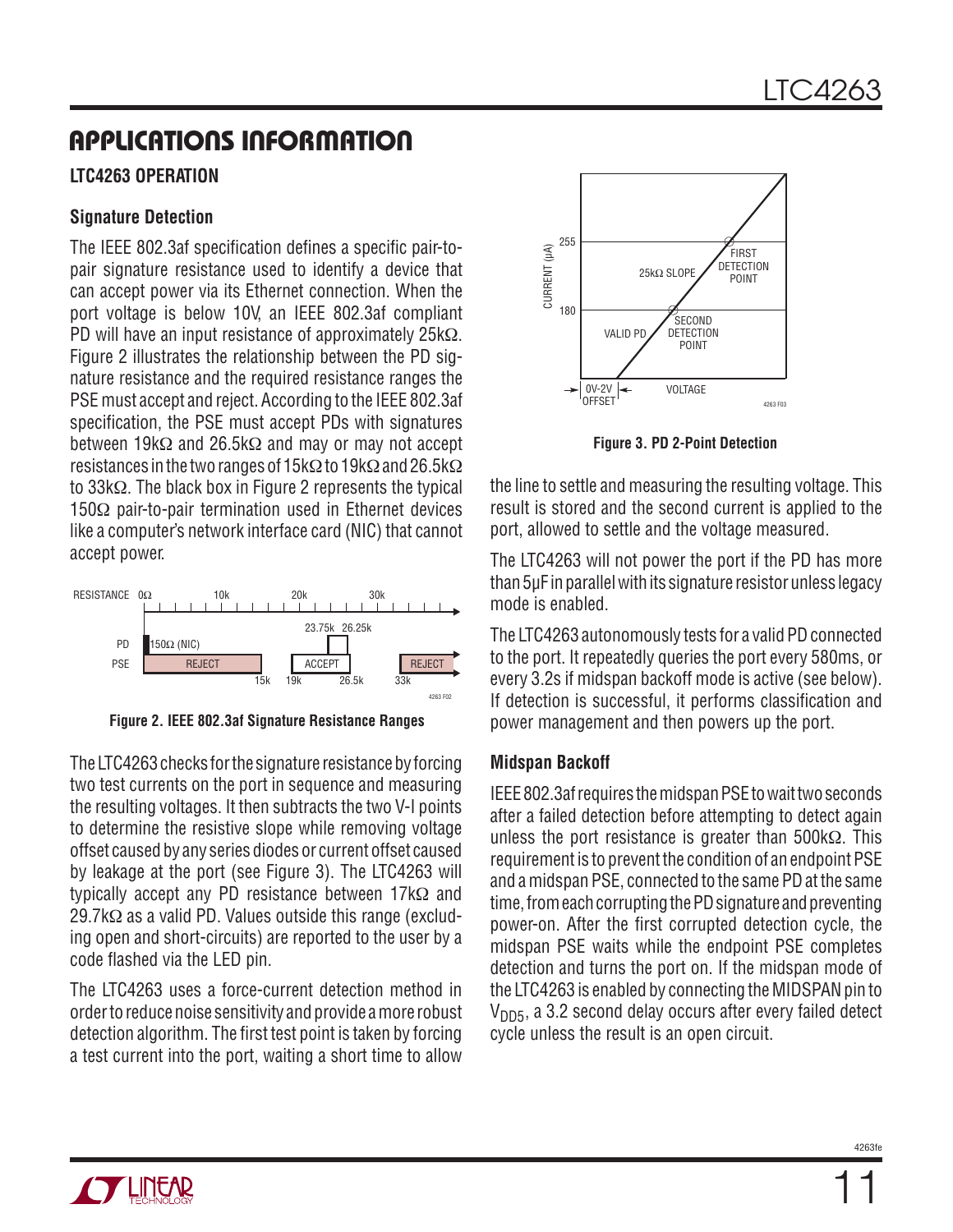#### **Classifi cation**

An IEEE 802.3af PD has the option of presenting a classification signature to the PSE to indicate how much power it will draw when operating. This signature consists of a specific constant-current draw when the PSE port voltage is between 15.5V and 20.5V, with the current level



**Figure 4. Classification Load Lines** 

indicating the power class to which the PD belongs. Per the IEEE 802.3af specification, there are five classes and three power levels for a PD as shown in Table 1. Note that class 4 is presently reserved by the IEEE for future use. Figure 4 shows an example PD load line, starting with the shallow slope of the 25k signature resistor below 10V, then drawing the classification current (in this case, class 3) between 15.5V and 20.5V. Also shown is the load line for the LTC4263. It maintains a low impedance until reaching current limit at 60mA (typ).

The LTC4263 will classify a port immediately after a successful detection. It measures the PD classification signature current by applying 18V (typ) to the port and measuring the resulting current. The LTC4263 identifies the three IEEE power levels and stores the detected class internally for use by the power management circuitry. In addition, the LTC4263 allows selectable enforcement of IEEE classification power levels. With the ENFCLS pin high, the LTC4263 reduces the  $I<sub>CUT</sub>$  current threshold if it detects class 1 or class 2, thereby insuring that PDs which violate their advertised class are shut down.

| <b>IEEE 802.3af</b><br><b>CLASS</b> | CLASSIFICATION<br><b>CURRENT</b> | MAXIMUM<br><b>IEEE ALLOWABLE</b><br><b>PD POWER</b> | <b>LTC4263</b><br><b>ENFORCED I<sub>CUT</sub></b><br>THRESHOLD* | <b>CLASS DESCRIPTION</b>                            |
|-------------------------------------|----------------------------------|-----------------------------------------------------|-----------------------------------------------------------------|-----------------------------------------------------|
| 0                                   | 0mA to 5mA                       | 12.95W                                              | $375mA$ (typ)                                                   | PD Does Not Implement Classification, Unknown Power |
|                                     | 8mA to 13mA                      | 3.84W                                               | $100mA$ (typ)                                                   | Low Power PD                                        |
|                                     | 16mA to 21mA                     | 6.49W                                               | $175mA$ (typ)                                                   | Medium Power PD                                     |
|                                     | 25mA to 31mA                     | 12.95W                                              | $375mA$ (typ)                                                   | Full Power PD                                       |
| 4                                   | 35mA to 45mA                     | 12.95W                                              | $375mA$ (typ)                                                   | Reserved, Power as Class 0                          |

Table 1. IEEE 802.3af Classification, PD Power Consumption, and LTC4263 Enforced Power Output

\*Enforced  $I_{ClIT}$  active if ENFCLS pin is high. Otherwise,  $I_{ClIT}$  is 375mA (typ).

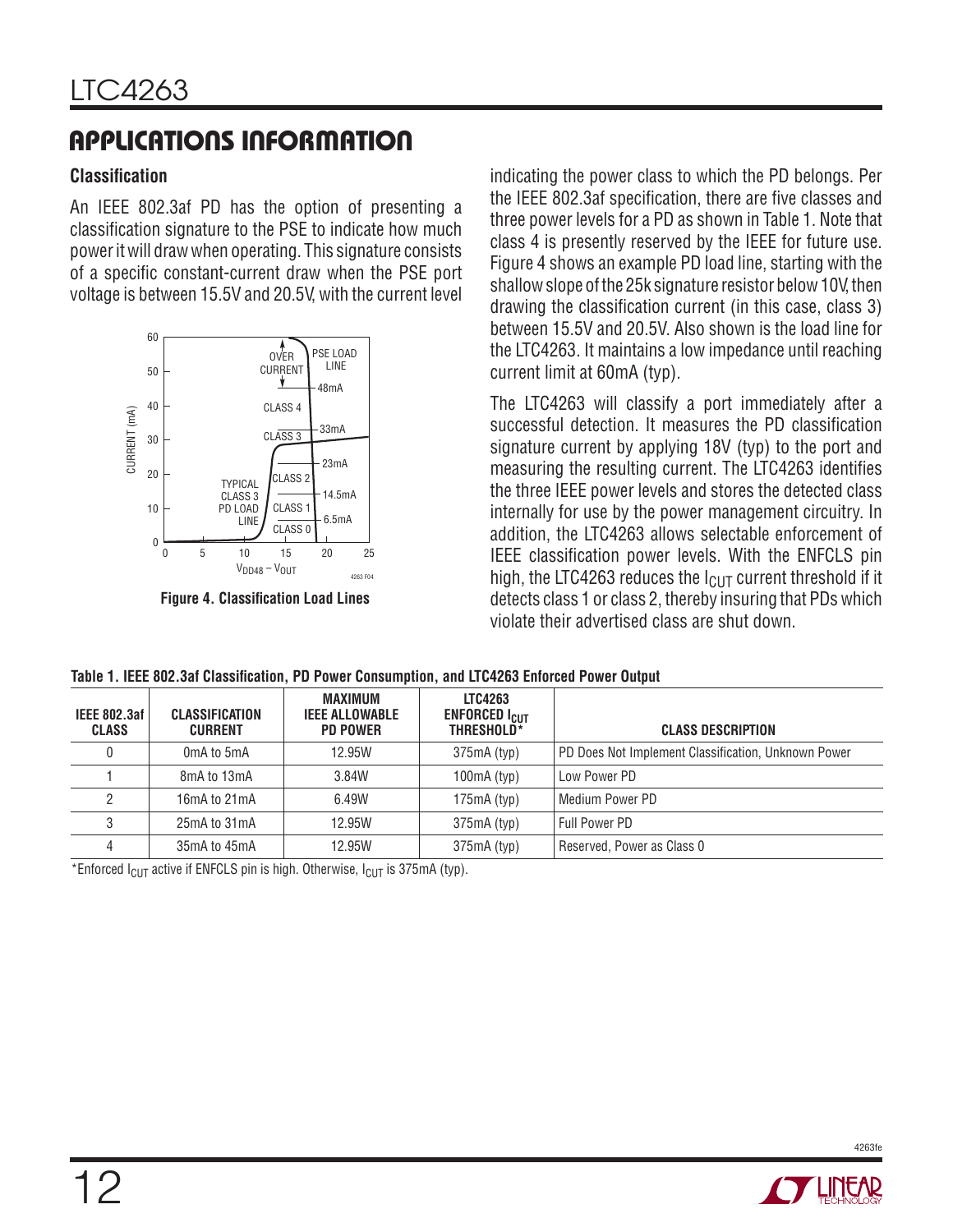#### **Power Management**

The LTC4263 includes a power management feature allowing simple implementation of power management across multiple ports driven by a single power supply. The PWRMGT pins of all LTC4263 devices are tied together along with an RC network to prevent over-allocation of power in a multi-port system.

Immediately following classification, the LTC4263 performs a power management check to ensure power is available to supply the newly classed PD. The allocated power is represented by the voltage on the shared PWRMGT node and the LTC4263 checks the allocated power by measuring this voltage. If the PWRMGT voltage is less than 1V, there is power available and the power needs of the new PD are added to the already allocated power on the node. To allocate power, a current proportional to the power needs for the new PD is sourced out of the PWRMGT pin (Table 2).

|  |  |  | Table 2. LTC4263 Power Management |
|--|--|--|-----------------------------------|
|--|--|--|-----------------------------------|

| <b>IEEE 802.3af</b><br><b>CLASS</b> | <b>PSE OUTPUT</b><br><b>POWER REQUIRED</b> | LTC4263 PWRMGT<br><b>CURRENT</b> |
|-------------------------------------|--------------------------------------------|----------------------------------|
| 0, 3, 4                             | 15.4W                                      | $-72.3µ$ A                       |
|                                     | 7W                                         | $-32.8µA$                        |
|                                     | 4W                                         | $-18.8\mu A$                     |

When additional current is added to the PWRMGT node, the voltage rises toward the 1V threshold. After adding current, the LTC4263 verifies that the power supply is not over-allocated by verifying the node voltage remains below 1V. If the voltage is below 1V, the LTC4263 proceeds to power the port. If over 1V, the current is removed from the node, port powering is aborted, and the LTC4263 goes back into detection mode. For multiple LTC4263s implementing power management, the PWRMGT pins are connected together and to a RC network connected to  $V_{SS}$  as shown in Figure 5. The value of RPM represents the full load output capability of the system power supply ( $P_{F|U}$ <sub>LOAD</sub>). Select a 1% resistor to set the full load output power using the following formula:

$$
R_{PM} = \frac{213k\Omega \cdot W}{P_{FULL\_LOAD}}
$$

The LTC4263 power management uses pulse width modulation to set the power requirements of each PD. Capacitor  $C_{PM}$  is used as a lowpass filter to generate the average power requirement for all PDs in the system. Set CPM to 1μF.

If power management is not used, tie PWRMGT to  $V_{SS}$ .



back into detection mode. **Figure 5. PWRMGT Pin Connections**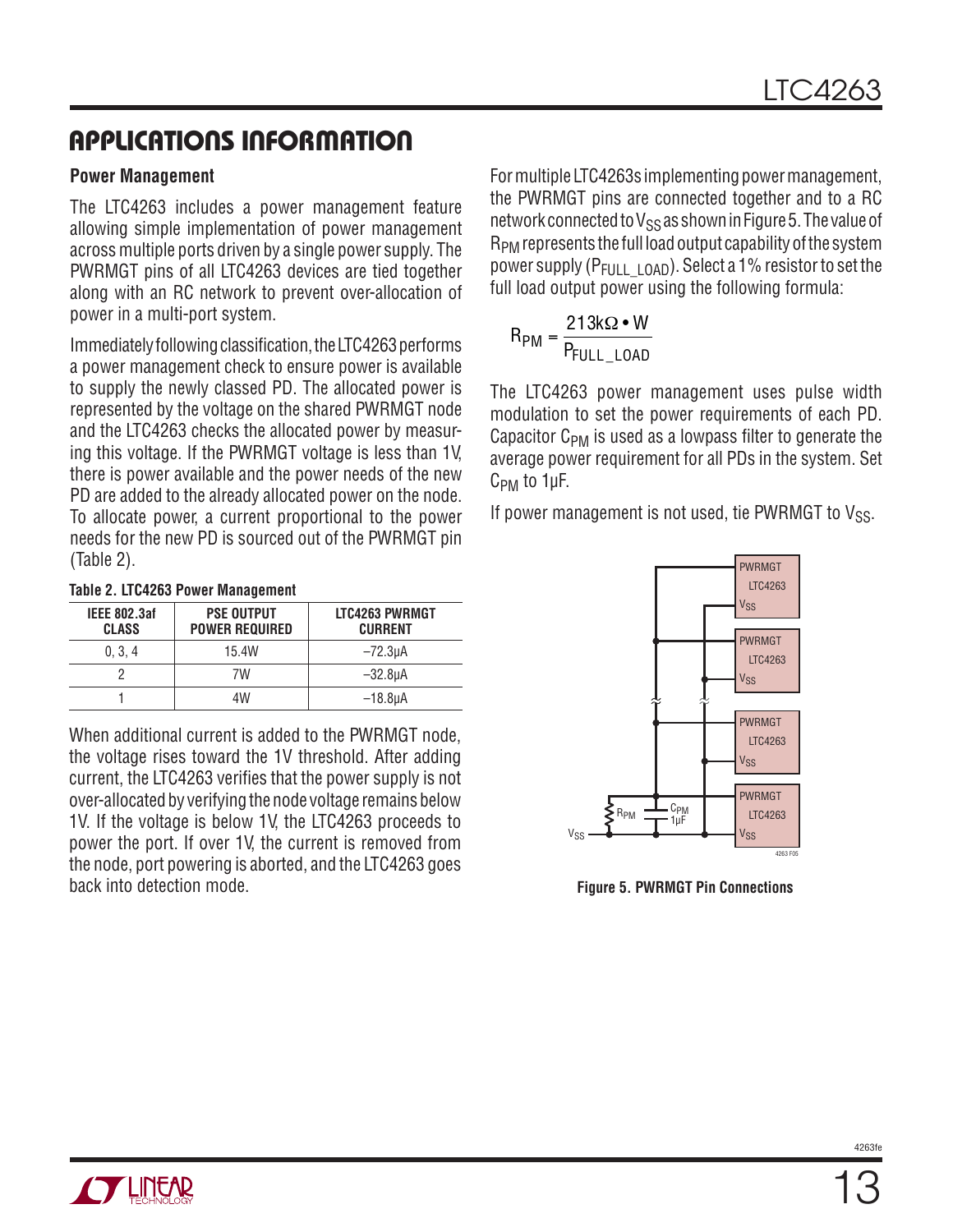### **Power Control**

The primary function of the LTC4263 is to control the delivery of power to the PSE port. In order to meet IEEE 802.3af requirements and provide a robust solution, a variety of current limit and current monitoring functions are needed, as shown in Figure 6. All control circuitry is integrated and the LTC4263 requires no external MOSFET, sense resistor, or microcontroller to achieve IEEE compliance.

The LTC4263 includes an internal MOSFET for driving the PSE port. The LTC4263 drives the gate of the internal MOSFET while monitoring the current and the output voltage at the OUT pin. This circuitry couples the 48V input supply to the port in a controlled manner that satisfies the PD's power needs while minimizing disturbances on the 48V backplane.



**Figure 6. Current Thresholds and Current Limits**

### **Port Overload**

A PSE port is permitted to supply up to 15.4W continuously and up to 400mA ( $I_{\text{Cl}}$ ) for up to 75ms ( $t_{\text{OVI}}$ <sub>D</sub>) when in overload. Per the IEEE 802.3af specification, the PSE is required to remove power if a port stays in an overload condition. The LTC4263 monitors port current and removes port power if port current exceeds 375mA (typ) for greater than 62ms (typ).

### **Port Inrush and Short-Circuit**

The IEEE 802.3af standard lists two separate maximum current limits,  $I_{INRUSH}$  and  $I_{IIM}$ , that a PSE must implement.  $I_{INRUSH}$  refers to current at port turn-on and  $I_{LIM}$  is the maximum allowable current in the case of a short after the port is powered. Because the IEEE specification calls out identical values, the LTC4263 implements both as a single current limit referred to as  $I_{\text{I IM}}$ .

When 48V power is applied to the port, the LTC4263 is designed to power-up the PD in a controlled manner without causing transients on the input supply. To accomplish this, the LTC4263 implements inrush current limit. At turn-on, current limit will allow the port voltage to quickly rise until the PD reaches its input turn-on threshold. At this point, the PD begins to draw current to charge its bypass capacitance, slowing the rate of port voltage increase.

If at any time the port is shorted or an excessive load is applied, the LTC4263 limits port current to avoid a hazardous condition. The current is limited to  $I_{LIM}$  for port voltages above 30V and is reduced for lower port voltages (see the Foldback section). Inrush and short-circuit current limit are allowed to be active for 62ms (typ) before the port is shut off.

### **Port Fault**

If the port is suddenly shorted, the internal MOSFET power dissipation can rise to very high levels until the short-circuit current limit circuit can respond. A separate high speed current limit circuit detects severe fault conditions ( $I<sub>OUT</sub>$ ) 650mA (typ)) and quickly turns off the internal MOSFET if such an event occurs. The circuit then limits current to  $I_{LIM}$ while the  $t_{\text{OVI}}$  p timer increments. During a short-circuit,  $I<sub>11M</sub>$  will be reduced by the foldback circuitry.

### **tov<sub>LD</sub>** Timing

For overload, inrush, and short-circuit conditions, the IEEE 802.3af standard limits the duration of these events to 50ms-75ms. The LTC4263 includes a 62ms (typ)  $t_{0}$ <sub>NID</sub> timer to monitor overload conditions. The timer is incremented whenever current greater than  $I_{\text{Cl}}$  flows through the port. If the current is still above  $I_{\text{ClIT}}$  when the  $t_{\text{OVI}}$  p timer expires, the LTC4263 will turn off power to the port and flash the LED. In this situation, the LTC4263 waits four seconds and then restarts detection. If the overload

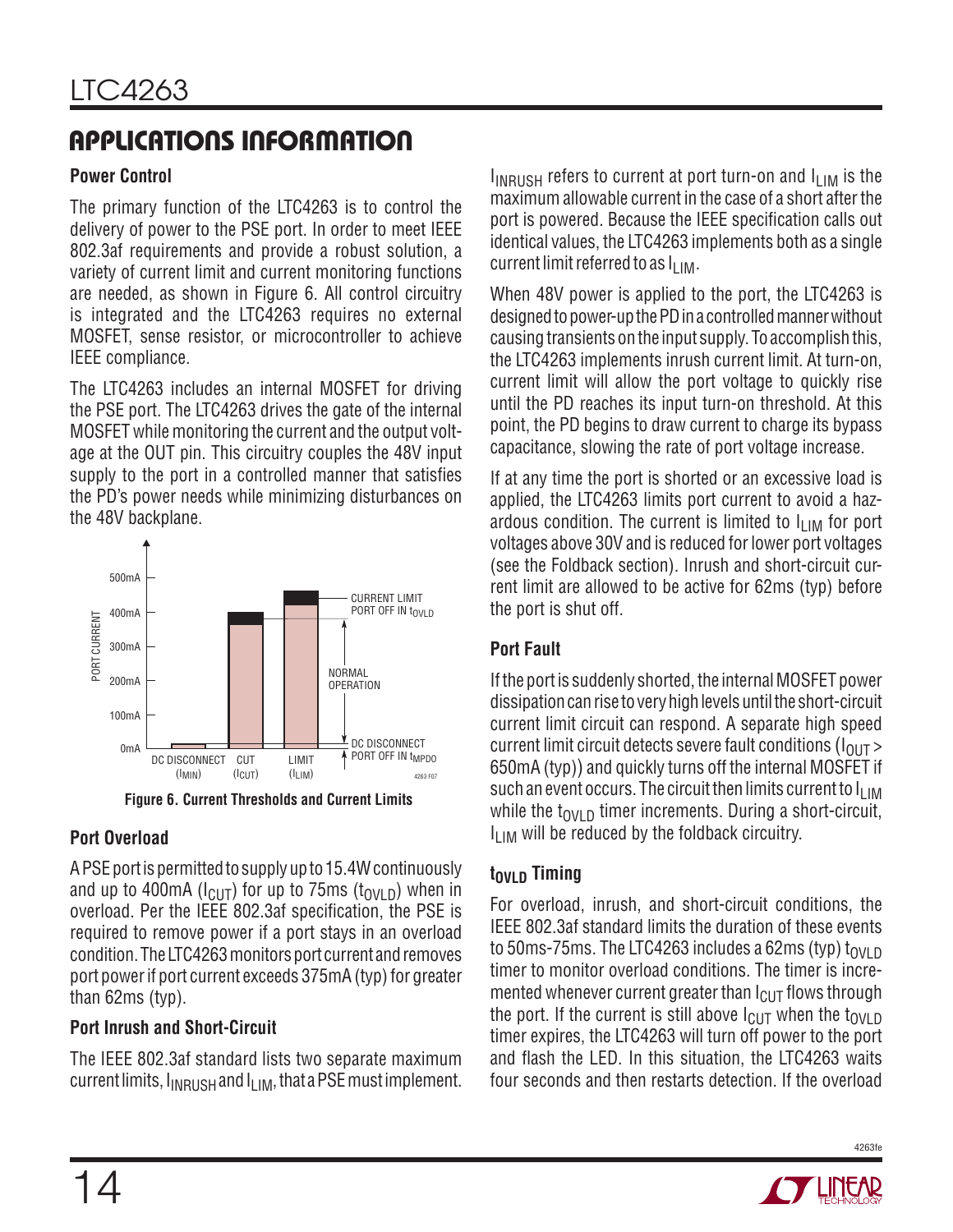condition is removed before the  $t_{\text{OVI}}$  p timer expires, the port stays powered and the timer is reset.

#### **Foldback**

Foldback is designed to limit power dissipation in the LTC4263 during power-up and momentary short-circuit conditions. At low port output voltages, the voltage across the internal MOSFET is high, and power dissipation will be large if significant current is flowing. Foldback monitors the port output voltage and reduces the  $I_{LIM}$ current limit level for port voltages of less than 28V, as shown in Figure 7.



**Figure 7. Current Limit Foldback**

### **Thermal Protection**

The LTC4263 includes thermal overload protection in order to provide full device functionality in a miniature package while maintaining safe operating temperatures. Several factors create the possibility for very large power dissipation within the LTC4263. At port turn-on, while  $I_{\text{I} \text{I} \text{M}}$  is active, the instantaneous power dissipated by the LTC4263 can be as high as 12W. This can cause 40ºC or more of die heating in a single turn-on sequence. Similarly, excessive heating can occur if an attached PD repeatedly pushes the LTC4263 into  $I_{LIM}$  by drawing too much current. Excessive heating can also occur if the  $V_{DD5}$  pin is shorted or overloaded.

The LTC4263 protects itself from thermal damage by monitoring die temperature. If the die temperature exceeds the overtemperature trip point, the LTC4263 removes port



### **DC Disconnect**

The DC disconnect circuit monitors port current whenever power is on to detect continued presence of the PD. IEEE 802.3af mandates a minimum current of 10mA that the PD must draw for periods of at least 75ms with optional dropouts of no more than 250ms. The  $t_{MPDO}$  disconnect timer increments whenever port current is below 7.5mA (typ). If the timer expires, the port is turned off and the LTC4263 waits 1.5 seconds before restarting detection. If the undercurrent condition goes away before  $t_{\text{MPDO}}$  (350ms) (typ)), the timer is reset to zero. The DC disconnect circuit includes a glitch filter to prevent noise from falsely resetting the timer. The current must be present for a period of at least 20ms to guarantee reset of the timer. To enable DC disconnect, tie the OSC pin to  $V_{SS}$ .

### **AC Disconnect**

AC disconnect is an alternate method of sensing the presence or absence of a PD by monitoring the port impedance. The LTC4263 forces an AC signal from an internal sine wave generator on to the port. The ACOUT pin current is then sampled once per cycle and compared to  $I_{\text{ACDMIN}}$ . Like DC disconnect, the AC disconnect sensing circuitry controls the t<sub>MPDO</sub> disconnect timer. When the connection impedance rises due to the removal of the PD, AC peak current falls below  $I_{\text{ACDMIN}}$  and the disconnect timer increments. If the impedance remains high (AC peak current remains below  $I_{\text{ACDMIN}}$ , the disconnect timer counts to  $t_{\text{MPDO}}$  and the port is turned off. If the impedance falls, causing AC peak current to rise above  $I_{\text{ACDMIN}}$  for two consecutive samples before the maximum count of the disconnect timer, the timer resets and the port remains powered.

4263fe The AC disconnect circuitry senses the port via the ACOUT pin. Connect a 0.47µF 100V X7R capacitor  $(C_{DFT})$  and a 1kΩ resistor (R<sub>DFT</sub>) from the DETECT pin to the port output as shown in Figure 8. This provides an AC path for sensing the port impedance. The 1kΩ resistor,  $R_{\text{DFT}}$ , limits current flowing through this path during port power-on and power-off. An AC blocking diode  $(D_{AC})$  is inserted between the OUT pin and the port to prevent the AC signal from

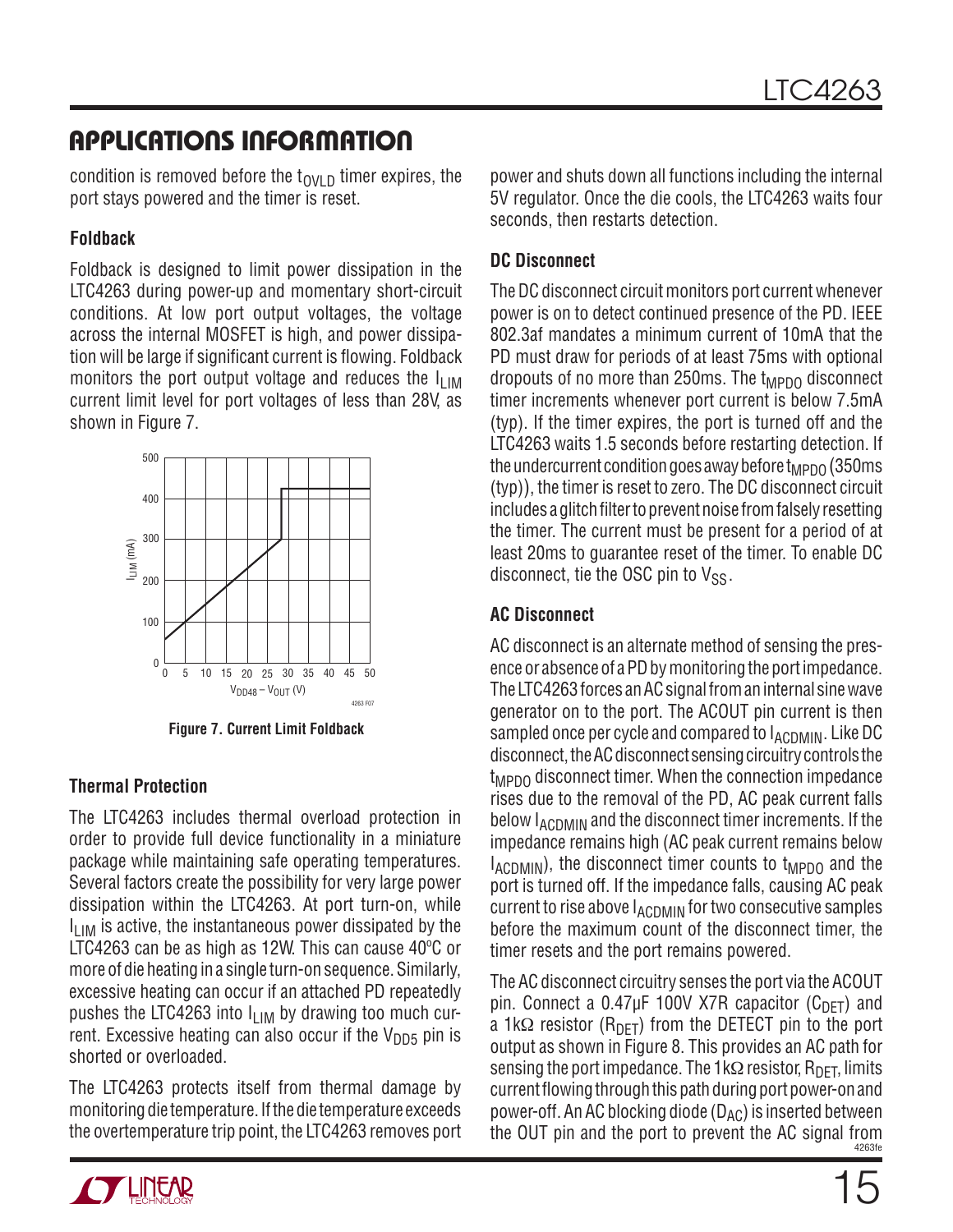

**Figure 8. LTC4263 Using AC Disconnect**

being shorted by the LTC4263's power control MOSFET. The 500k resistor across  $D_{AC}$  allows the port voltage to decay after disconnect occurs.

Sizing of capacitors is critical to ensure proper function of AC disconnect. C<sub>PSE</sub> (Figure 8) controls the connection impedance on the PSE side. Its capacitance must be kept low enough for AC disconnect to be able to sense the PD. On the other hand,  $C_{\text{DFT}}$  has to be large enough to pass the signal at 110Hz. The recommended values are 0.1μF for  $C_{PSF}$  and 0.47µF for  $C_{DFT}$ . The sizes of  $C_{PSF}$ ,  $C_{DFT}$ , and  $R_{\text{DET}}$  are chosen to create an economical, physically compact and functionally robust system. Moreover, the complete Power over Ethernet AC disconnect system (PSE, transformers, cabling, PD, etc.) is complex; deviating from the recommended values of  $C_{\text{DET}}$ ,  $R_{\text{DET}}$  and  $C_{\text{PSF}}$  is strongly discouraged. Contact the Linear Technology Applications department for additional support.

### **Internal 110Hz AC Oscillator**

The LTC4263 includes onboard circuitry to generate a 110Hz (typ),  $2V_{P-P}$  sine wave on its OSC pin when a 0.1μF capacitor is connected between the OSC pin and  $V_{SS}$ . This sine wave is synchronized to the controller inside the LTC4263 and should not be externally driven. Tying the OSC pin to  $V_{SS}$  shuts down the oscillator and enables DC disconnect.

### **Power-On Reset and Reset/Backoff Timing**

Upon start-up, the LTC4263 waits four seconds before starting its first detection cycle. Depending on the results of this detection it will either power the port, repeat detection, or wait 3.2 seconds before attempting detection again if in midspan mode.

The LTC4263 may be reset by pulling the SD pin low. The port is turned off immediately and the LTC4263 sits idle. After SD is released there will be a 4-second delay before the next detection cycle begins.

### **V<sub>DD5</sub>** Logic-Level Supply

The  $V_{DD5}$  supply for the LTC4263 can either be supplied externally or generated internally from the  $V_{DD48}$  supply. If supplied externally, a voltage between 4.5V and 5.5V should be applied to the  $V_{DD5}$  pin to cause the internal regulator to shut down. If  $V_{DD5}$  is to be generated internally, the voltage will be 4.4V (typ) and a 0.1μF capacitor should be connected between  $V_{DD5}$  and  $V_{SS}$ . Do not connect the internally generated  $V_{DD5}$  to anything other than a bypass capacitor and the logic control pins of the same LTC4263.

### **LED Flash Codes**

4263fe The LTC4263 includes a multi-function LED driver to inform the user of the port status. The LED is turned on when the port is connected to a PD and power is applied. If the port is not connected or is connected to a non-powered device with a 150 $\Omega$  or shorted termination, the port will not be powered and the LED will be off. For other port conditions, the LTC4263 blinks a code to communicate the status to the user as shown in Table 3. One flash indicates low signature resistance, two flashes indicates high resistance, five flashes indicates an overload fault, and nine flashes indicates that power management is preventing the port from turning on.



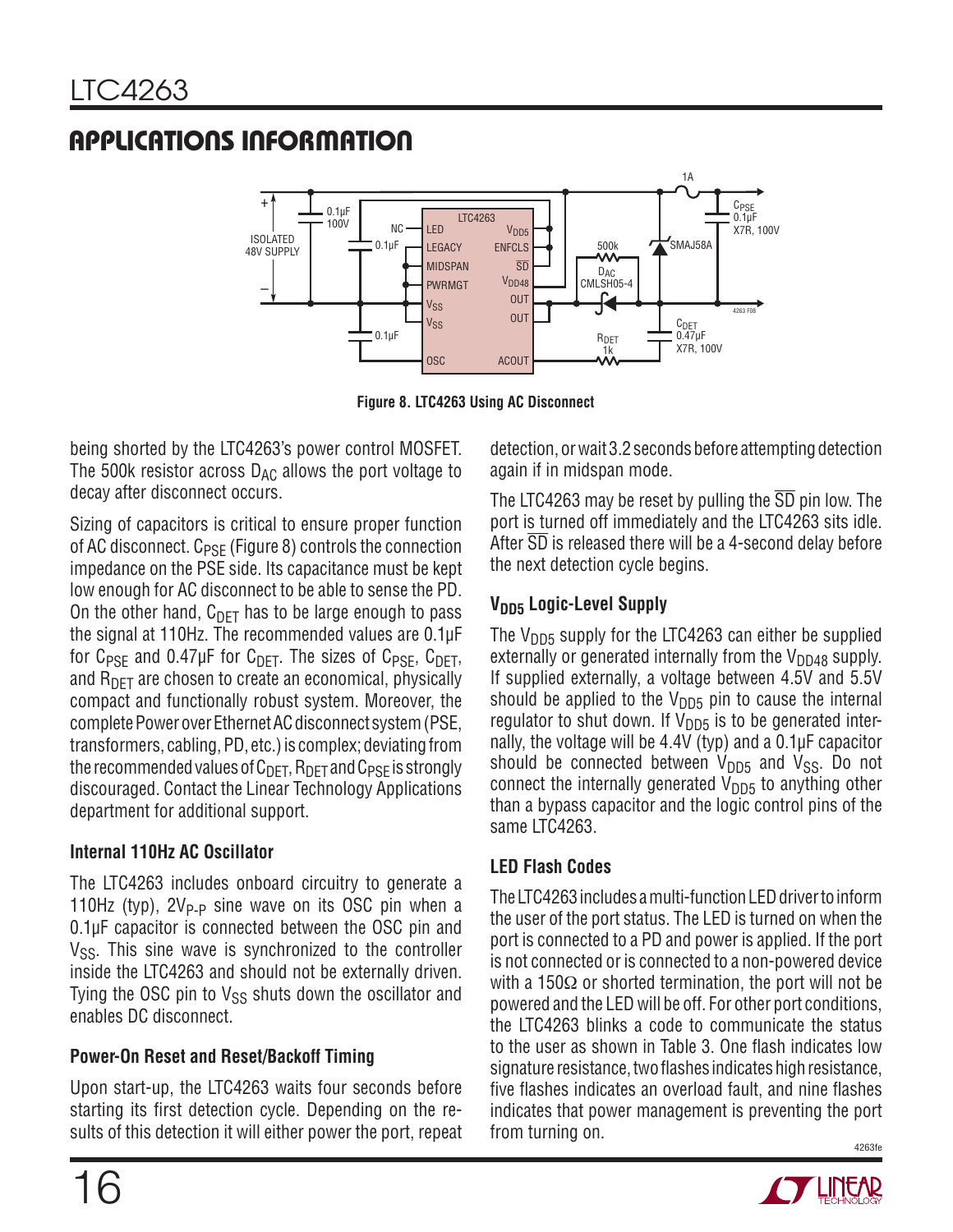When active, the LED flash codes are repeated every 1.2 seconds. The duration of each LED flash is 75ms. Multiple LED flashes occur at a 300ms interval.

The LTC4263 includes a feature for efficiently driving the LED from a 48V power supply without the wasted power caused by having to drop over 45V in a current limit resistor. When operating the  $V_{\text{DD5}}$  supply internally, the LTC4263 drives the LED pin with a 6% duty cycle PWM signal. This allows use of the simple LED drive circuit in Figure 9 to minimize power dissipation. The modulation frequency of the LED drive is 28kHz, making the on period



| <b>PORT STATUS</b>                                                             | <b>LED FLASH CODE</b> | <b>FLASH PATTERN</b>                                                                                                               |  |  |  |  |  |  |  |
|--------------------------------------------------------------------------------|-----------------------|------------------------------------------------------------------------------------------------------------------------------------|--|--|--|--|--|--|--|
| Non-Powered Device<br>$0\Omega < R_{\text{PORT}} < 200\Omega$                  | 0ff                   | LED Off                                                                                                                            |  |  |  |  |  |  |  |
| Port Open<br>$R_{PORT} > 1 M\Omega$                                            | 0ff                   | LED Off                                                                                                                            |  |  |  |  |  |  |  |
| Port On<br>$25k\Omega$                                                         | On                    | LED On                                                                                                                             |  |  |  |  |  |  |  |
| Low Signature Resistance<br>$300\Omega <$ Rpnrt < 15k $\Omega$                 | 1 Flash               | $\breve{\mathbf{x}} \bullet \bullet \bullet \breve{\mathbf{x}} \bullet \bullet \bullet \breve{\mathbf{x}} \bullet \bullet \bullet$ |  |  |  |  |  |  |  |
| <b>High Signature Resistance</b><br>$33k\Omega < R_{\text{PORT}} < 500k\Omega$ | 2 Flashes             | <b>☆☆●●☆☆●●☆☆●●</b>                                                                                                                |  |  |  |  |  |  |  |
| Port Overload Fault                                                            | 5 Flashes             | $\bullet$ $\bullet$ $\bullet$ $\star$ $\star$ $\star$ $\star$ $\star$ $\star$ $\bullet$ $\bullet$ $\bullet$                        |  |  |  |  |  |  |  |
| Power Management<br><b>Allocation Exceeded</b>                                 | 9 Flashes             | $\bullet$ * * * * * * * * * * $\bullet$ $\bullet$                                                                                  |  |  |  |  |  |  |  |

|  | <b>Table 3. Port Status and LED Flash Codes</b> |  |  |  |  |  |  |
|--|-------------------------------------------------|--|--|--|--|--|--|
|--|-------------------------------------------------|--|--|--|--|--|--|

2.2μs. During the 2.2μs that the LED pin is pulled low, current ramps up in the inductor, limited by  $R_{\text{LED}}$ . Diode D2 completes the circuit by allowing current to circulate while the LED pin is open circuit. Since current is only drawn from the power supply 6% of the time, power dissipation is substantially reduced.

When  $V_{\text{DD5}}$  is powered from an external supply, the PWM signal is disabled and the LED pin will pull down continuously when on. In this mode, the LED can be powered from the 5V supply with a simple series resistor.

#### **IEEE 802.3af COMPLIANCE AND EXTERNAL COMPONENT SELECTION**

This section discusses the other elements that go along with the LTC4263 to make an IEEE 802.3af compliant PSE. The LTC4263 is designed to control power delivery in IEEE 802.3af compliant Power Sourcing Equipment. Because proper operation of the LTC4263 also depends on external components and power sources like the 48V supply, using the LTC4263 in a PSE does not in itself guarantee IEEE 802.3af compliance. To ensure a compliant PSE design, it is recommended to adhere closely to the example application circuits provided. For further assistance contact **Figure 9. LED Drive Circuit with Single 48V Supply** the Linear Technology Applications department.

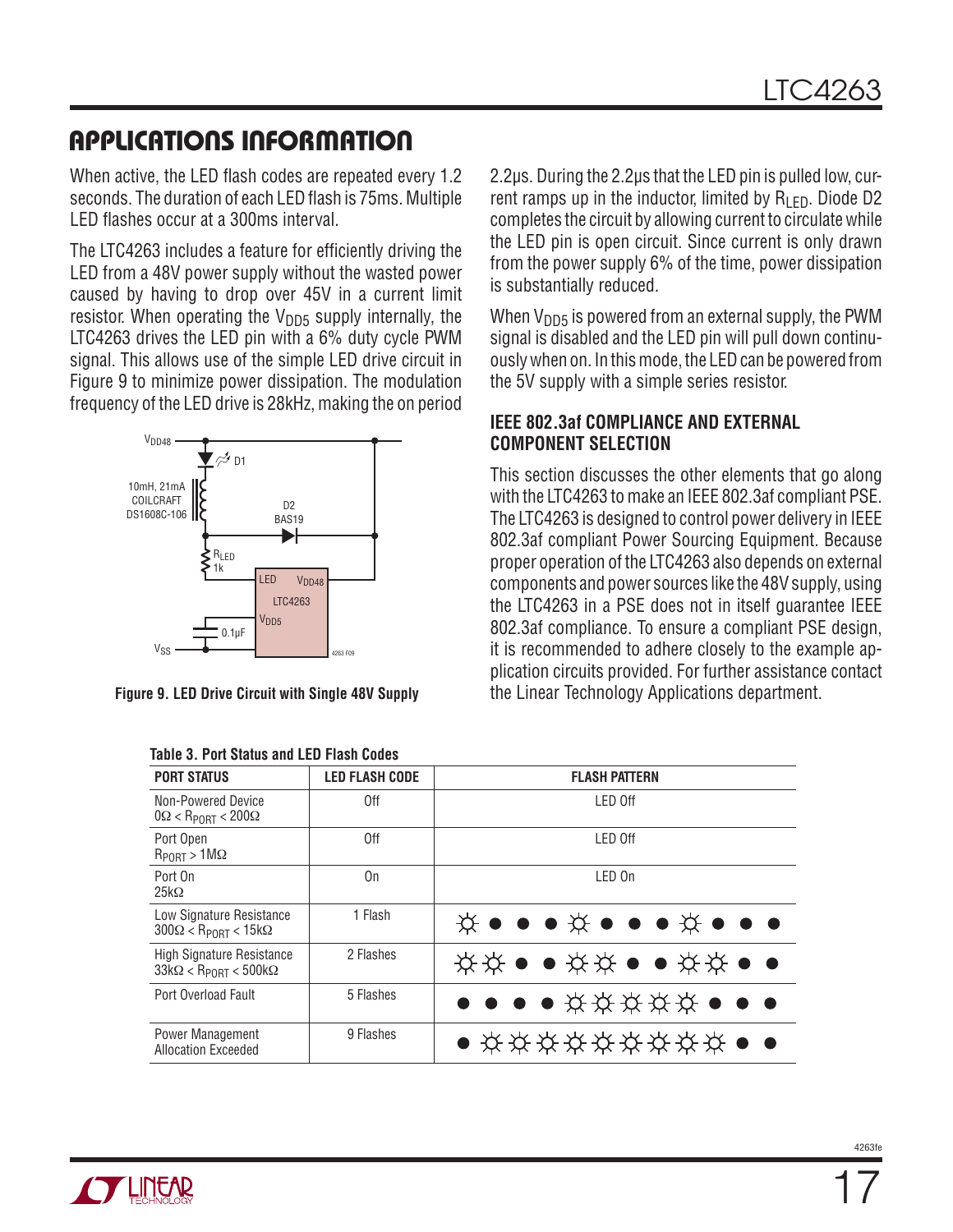#### **Common Mode Chokes**

Both non-powered and powered Ethernet connections achieve best performance for data transfer and EMI when a common mode choke is used on each port. For cost reduction reasons, some designs share a common mode choke between two adjacent ports. This is not recommended. Sharing a common mode choke between two ports couples start-up, disconnect and fault transients from one port to the other. The end result can range from momentary noncompliance with IEEE 802.3af to intermittent behavior and even to excessive voltages that may damage circuitry in both the PSE and PD connected to the port.

#### **Transient Suppressor Diode**

IEEE 802.3af Power over Ethernet is a challenging Hot Swap™ application because it must survive unintentional abuse by repeated plugging in and out of devices at the port. Ethernet cables could potentially be cut or shorted together. Consequently, the PSE must be designed to handle these events without damage.

The most severe of these events is a sudden short on a powered port. What the PSE sees depends on how much CAT-5 cable is between it and the short. If the short occurs on the far end of a long cable, the cable inductance will prevent the current in the cable from increasing too quickly and the LTC4263 built-in short-circuit protection will control the current and turn off the port. However, the high current along with the cable inductance causes a large flyback voltage to appear across the port when the MOSFET is turned off. In the case of a short occurring with a minimum length cable, the instantaneous current can be extremely high due to the lower inductance. The LTC4263 has a high speed fault current limit circuit that shuts down the port in 20μs (typ). In this case, there is lower inductance but higher current so the event is still severe. A transient suppressor is required to clamp the port voltage and prevent damage to the LTC4263. An SMAJ58A or equivalent device works well to maintain port voltages within a safe range. A bidirectional transient suppressor should not be used. Good board layout places the transient suppressor between the port and the LTC4263 to enhance the protective function.

If the port voltage reverses polarity and goes positive, the OUT pin can be overstressed because this voltage is stacked on top of the 48V supply. In this case, the transient suppressor must clamp the voltage to a small positive value to protect the LTC4263 and the PSE capacitor.

Component leakages across the port can have an adverse affect on AC disconnect and even affect DC disconnect if the leakage becomes severe. The SMAJ58A is rated at less than 5μA leakage at 58V and works well in this application. There is a potential for stress induced leakage, so sufficient margins should be used when selecting transient suppressors for these applications.

### **Capacitors**

Sizing of both the  $C_{DET}$  and  $C_{PSE}$  capacitors is critical for proper operation of the LTC4263 AC disconnect sensing. See the AC Disconnect section for more information. Note that many ceramic capacitors have dramatic DC voltage and temperature coefficients. Use 100V or higher rated X7R capacitors for  $C_{\text{DFT}}$  and  $C_{\text{PSF}}$ , as these have reduced voltage dependence while also being relatively small and inexpensive. Bypass the 48V supply with a 0.1μF, 100V capacitor located close to the LTC4263. The  $V_{DD5}$  supply also requires a 0.1μF bypass capacitor.

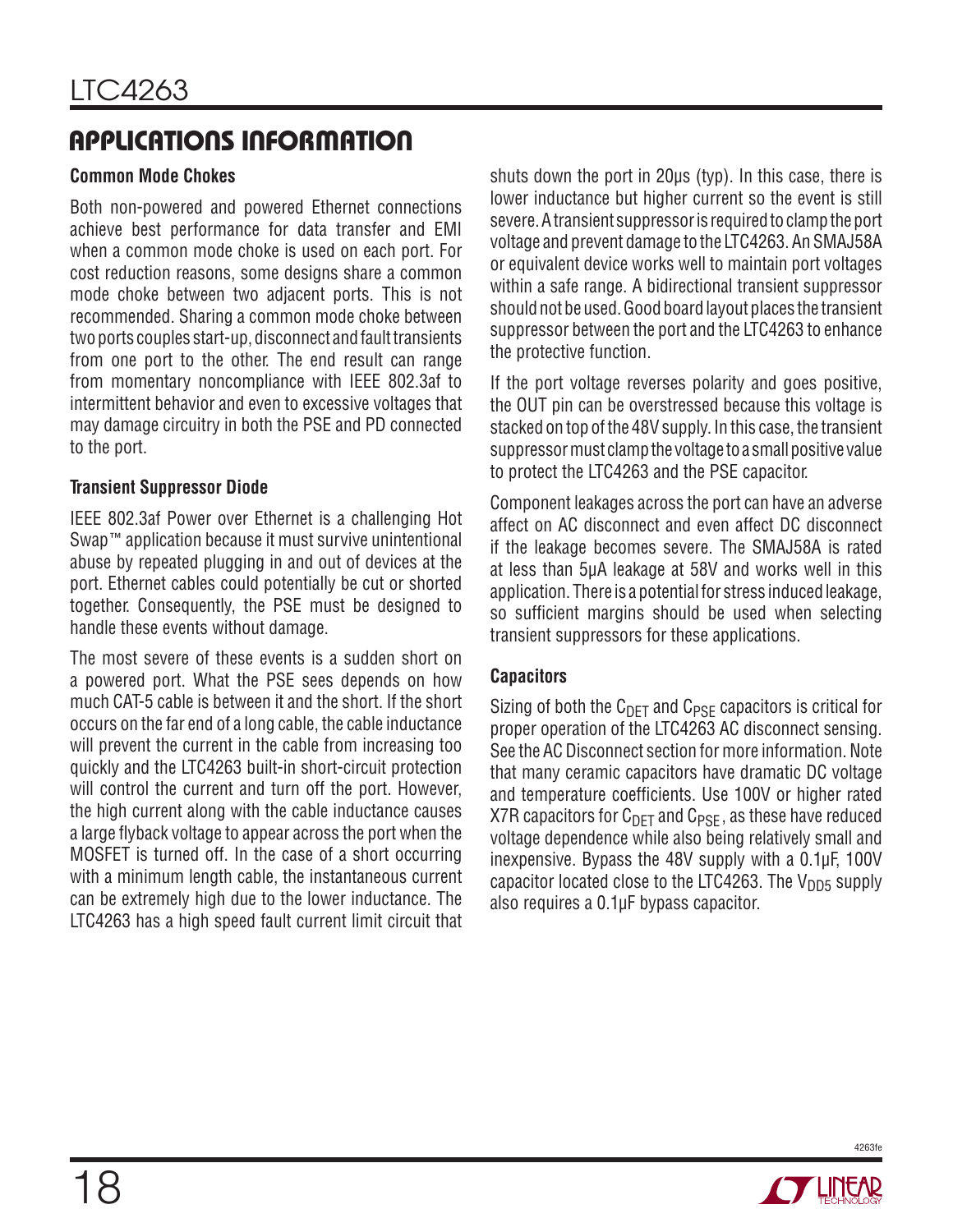#### **Fuse**

While the LTC4263 does not require a fuse for proper operation or for compliance with IEEE 802.3af, some safety requirements state that the output current must be limited to less than 2A in less than 60 seconds if any one component fails or is shorted. Since the LTC4263 is the primary current limiter, its failure could result in excess current to the port. To meet these safety requirements, a fuse can be placed in the positive leg of the port. The fuse must be large enough that it will pass at least 450mA when derated for high temperature but small enough that it will fuse at less than 2A at cold temperature. This requirement can usually be satisfied with a 1A fuse or PTC. Placing the fuse between the RJ-45 connector and the LTC4263 and its associated circuitry provides additional protection for this circuitry. Consult a safety requirements expert for the application specific requirements.

#### **Power Supply**

Poor regulation on the 48V supply can lead to noncompliance. The IEEE specification requires a PSE output voltage between 44V and 57V. When the LTC4263 begins powering an Ethernet port, it controls the current through the port to minimize disturbances on  $V_{SS}$ . However, if the  $V_{SS}$  supply is underdamped or otherwise unstable, its voltage could go outside of the IEEE-specified limits, causing the PSE to be noncompliant. This scenario can be even worse when a PD is unplugged because the current can drop immediately to zero. In both cases the port voltage must always stay between 44V and 57V. Beyond this, the IEEE 802.3af specification places specific ripple, noise and load regulation requirements on the PSE. Disturbances on V<sub>SS</sub> can also adversely affect detection, classification and AC disconnect sensing. For these reasons, proper bypassing and stability of the  $V_{SS}$  supply is important.

Another problem that can affect the  $V_{SS}$  supply is insufficient power, leading to the supply voltage dropping out of the specified range. The 802.3af specification states that if a PSE powers a PD it must be able to provide the maximum power level requested by the PD based on the PD's classification. The specification does allow a PSE to choose not to power a port, typically because the PD requires more power than the PSE has available to deliver. If a PSE is built with a  $V_{SS}$  supply not capable of delivering full power to all ports, it is recommended to use the LTC4263 power management feature to prevent ports from being turned on when there is insufficient power. Because the specification also requires the PSE to supply an inrush current of 400mA at up to a 5% duty cycle, the  $V_{SS}$  supply capability should be at least a few percent higher than the maximum total power the PSE needs to supply to the PDs.

#### **Isolation**

The IEEE 802.3af standard requires Ethernet ports to be electrically isolated from all other conductors that are user accessible. This includes the metal chassis, other connectors, and the AC power line. Environment A isolation is the most common and applies to wiring within a single building serviced by a single AC power system. For this type of application, the PSE isolation requirement can be met with the use of a single, isolated 48V supply powering several LTC4263 ports. Environment B, the stricter isolation requirement, is for networks that cross an AC power distribution boundary. In this case, electrical isolation must be maintained between each port in the PSE. The LTC4263 can be used to build a multi-port Environment B PSE by powering each LTC4263 from a separate, isolated 48V supply. In all PSE applications, there should be no user accessible connections to the LTC4263 other than the RJ-45 port.

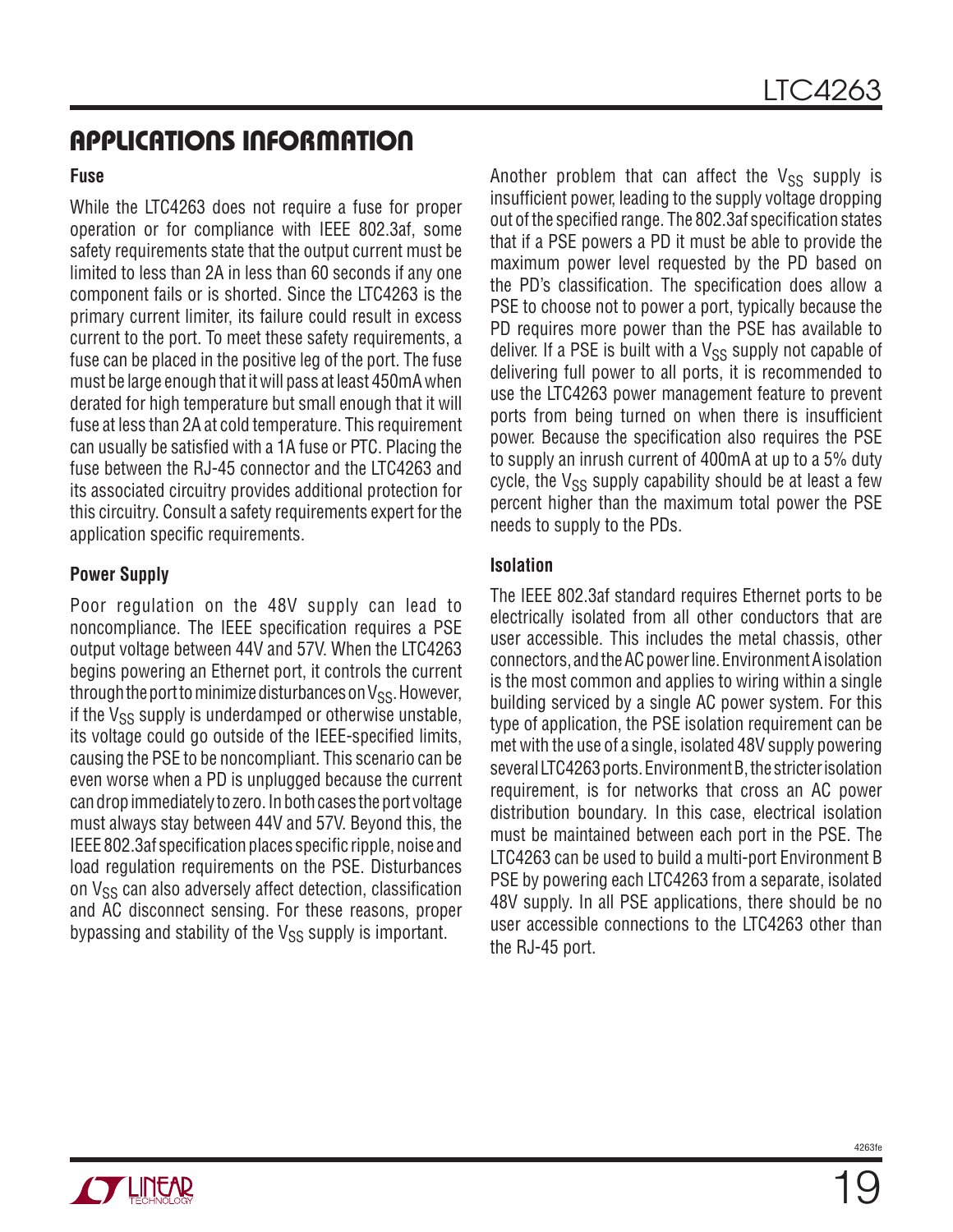### **TYPICAL APPLICATIONS**



**Three Port Midspan PSE with Power Management Set for 30W**

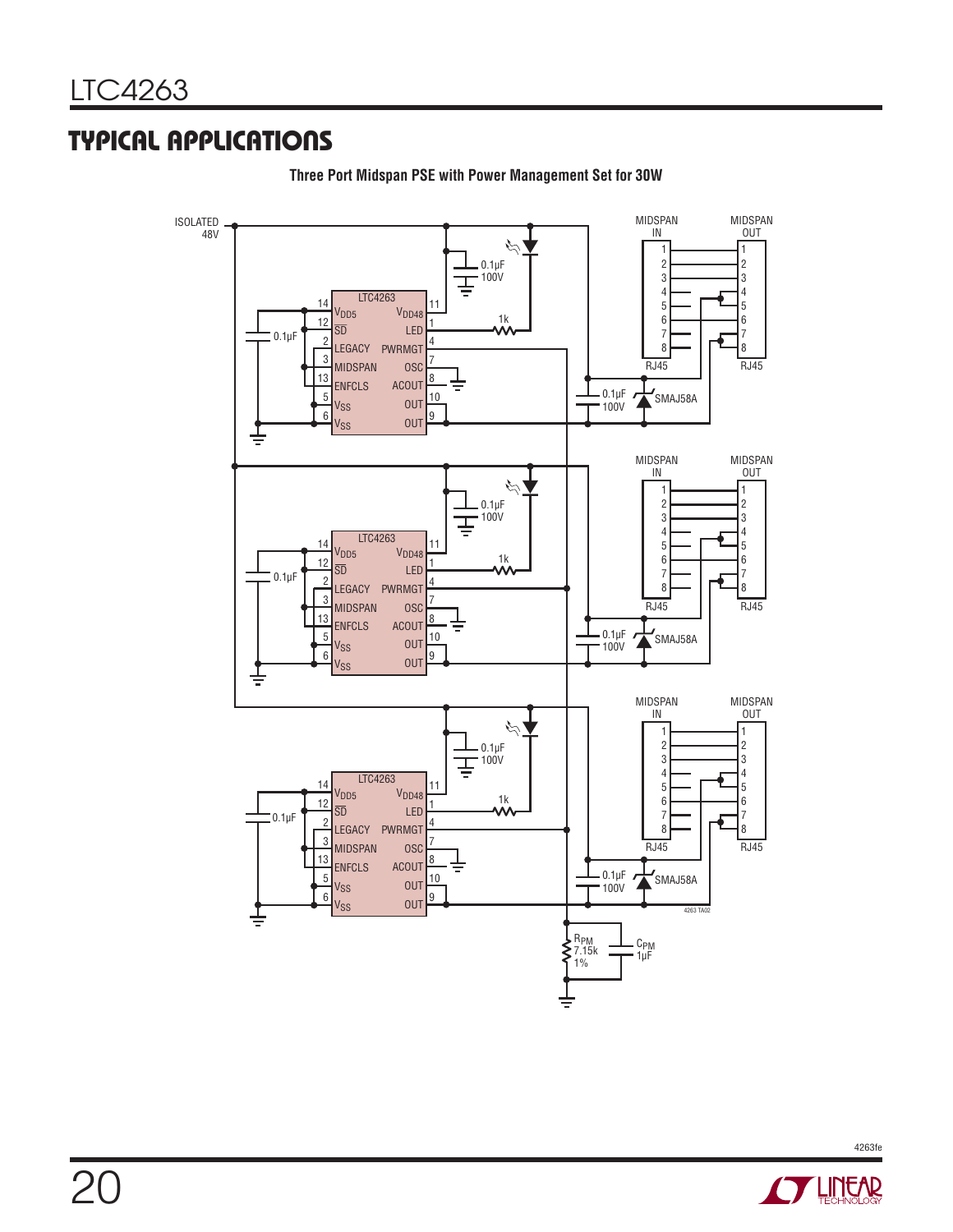### **PACKAGE DESCRIPTION**



**DE Package 14-Lead Plastic DFN (4mm** × **3mm)**

3. ALL DIMENSIONS ARE IN MILLIMETERS

4. DIMENSIONS OF EXPOSED PAD ON BOTTOM OF PACKAGE DO NOT INCLUDE MOLD FLASH. MOLD FLASH, IF PRESENT, SHALL NOT EXCEED 0.15mm ON ANY SIDE

5. EXPOSED PAD SHALL BE SOLDER PLATED

6. SHADED AREA IS ONLY A REFERENCE FOR PIN 1 LOCATION ON THE TOP AND BOTTOM OF PACKAGE

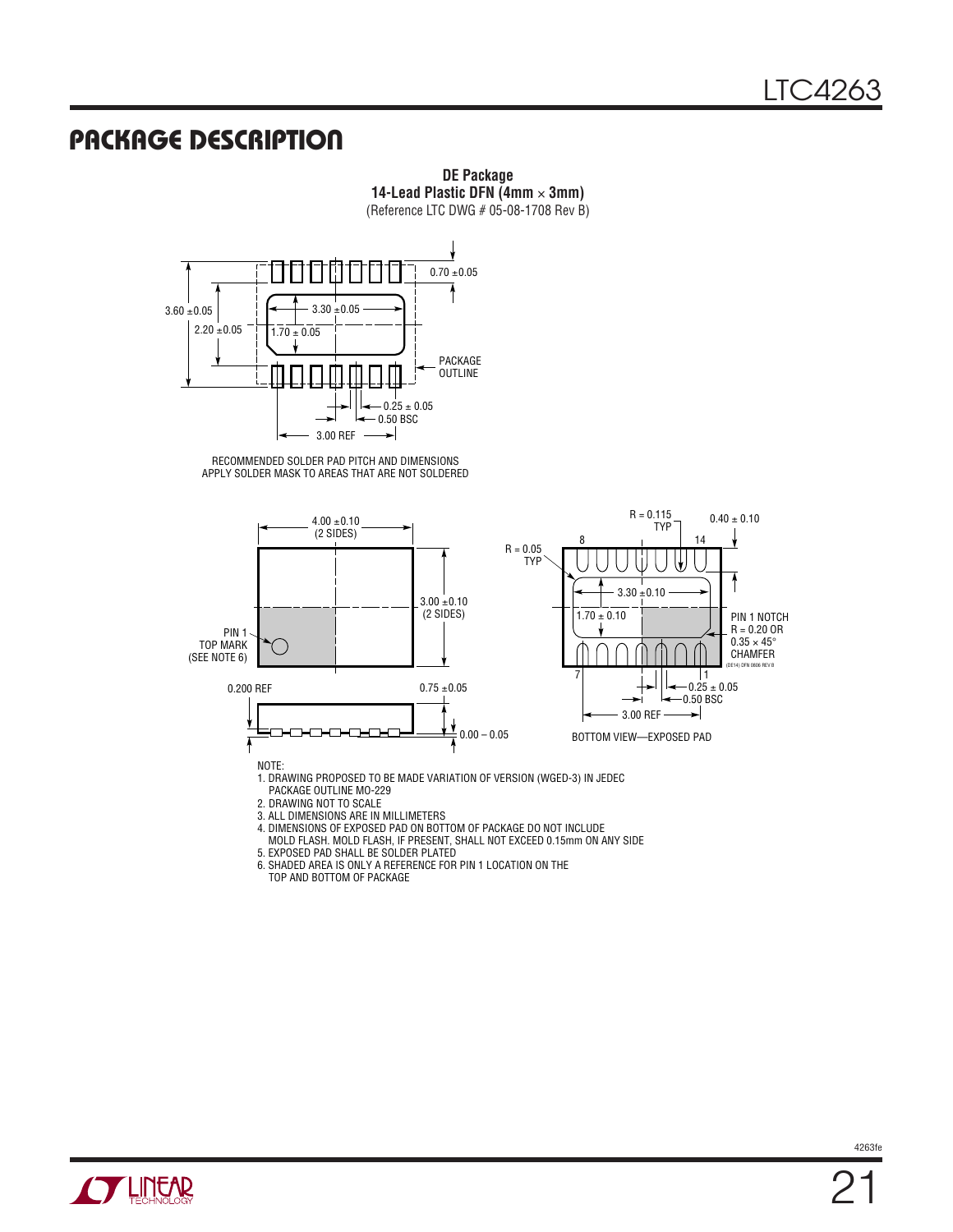# **PACKAGE DESCRIPTION**



**S Package 14-Lead Plastic Small Outline (Narrow .150 Inch)** (Reference LTC DWG # 05-08-1610)

MOLD FLASH OR PROTRUSIONS SHALL NOT EXCEED .006" (0.15mm)

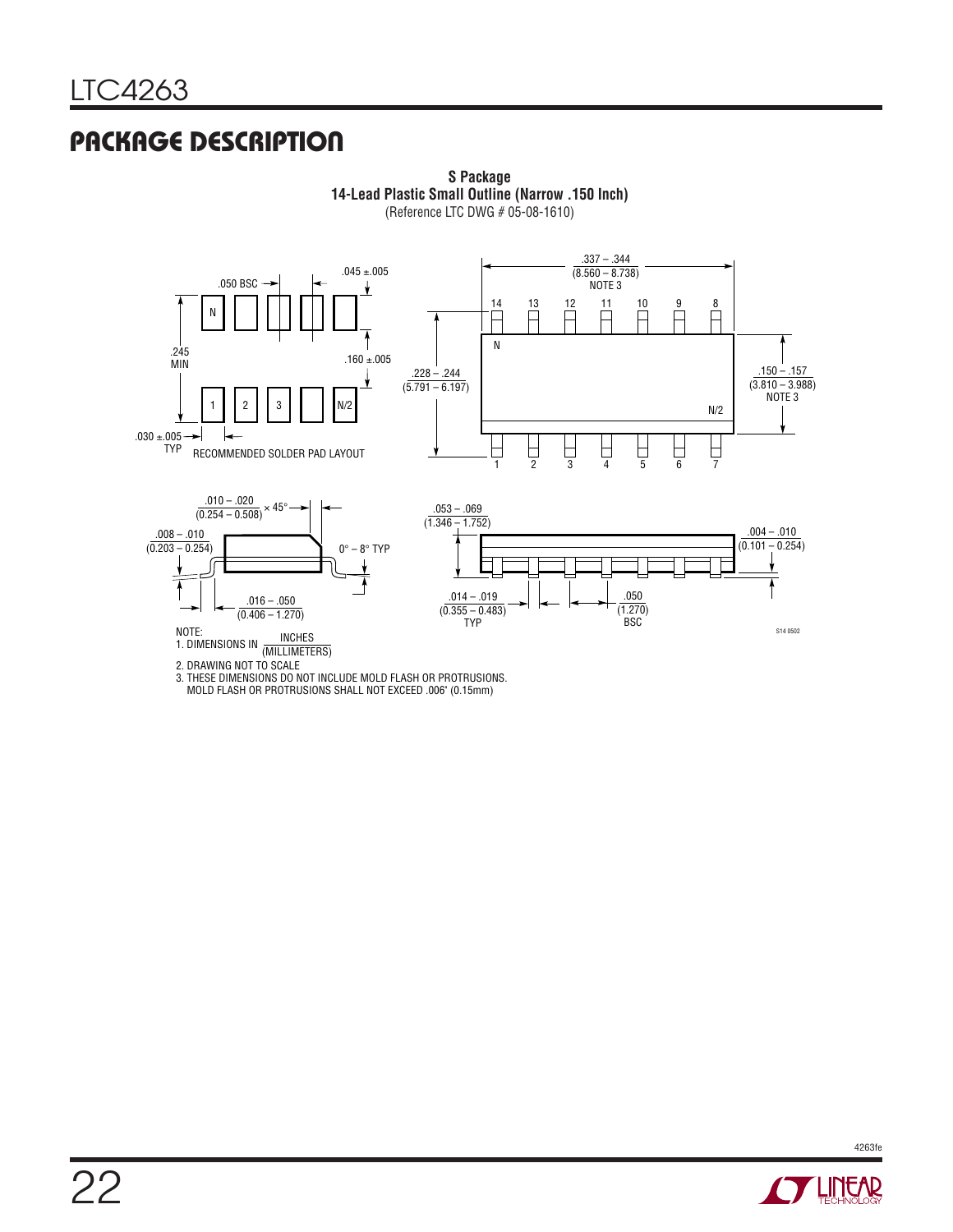### **REVISION HISTORY (Revision history begins at Rev E)**

| <b>DE</b><br>nc. | date                  | nı<br>'IUN                                                                            | $-$ - $-$ - $-$<br>PAGE<br>WUMBL. |
|------------------|-----------------------|---------------------------------------------------------------------------------------|-----------------------------------|
|                  | 0.140<br>11<br>V/ I V | 3 in Applications<br>12nn<br>section<br>0 <sup>0</sup><br>Fiaure<br>nation<br>nuurauu |                                   |